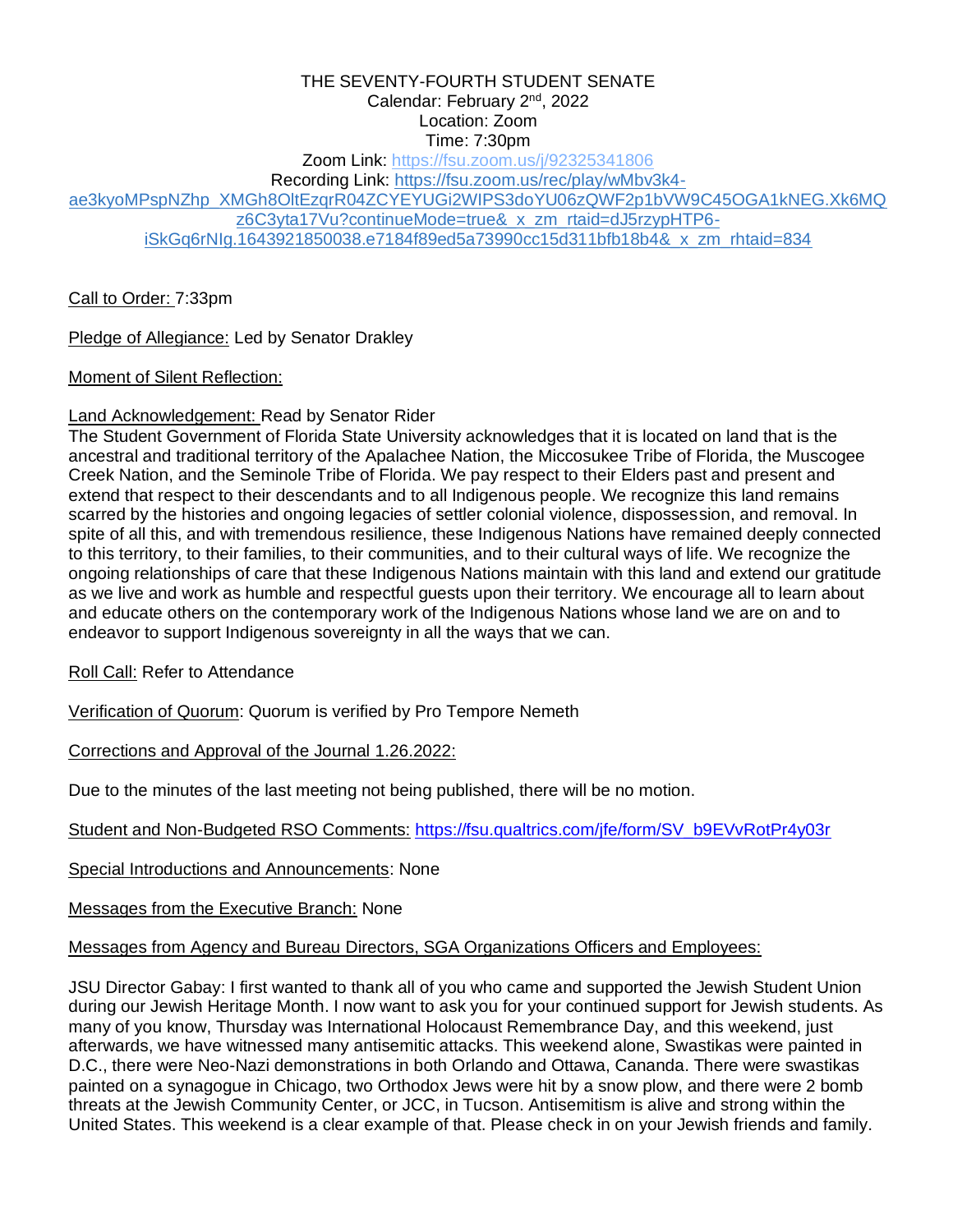Many of us are suffering, our mental health is declining seeing this. And these are only from this weekend, let us not forget about the hostage situation in Colleyville, Texas, just two weeks ago.

Also, as many of you may know, there was an article that recently came out about Neo-Nazis in Tallahassee. I, along with other student leaders on campus have been working on this situation, and Jazé, the President of BSU and I have a meeting with Dr. Hecht tomorrow morning to discuss the situation. We ask to not make any formal statements until we get more information on the topic as to prevent the spread of misinformation and fear mongering.

OGA Director Abhari: Open call to come lobby Wednesday at FSU Day at the Capitol. It's a three day ordeal and the link to register is in the OGA bio. Please show at 930, and attend the Monday prep meeting. We have a 15 point agenda, but we will be narrowing that down to make it more likely to succeed. Tuesday will be the Seminole reception at the Capitol, so come out and meet legislators. If anyone wants to be a team leader, please reach out and apply on the OGA bio. FSU pep rally in the Courtyard at 1130 on Wednesday. There's many great events to show up to. We're looking forward to it!

Homecoming Director Nguyen: We are here to reintroduce ourself and to announce that Homecoming Council apps are open, so please apply if you are interested. Wanted to ask how Senate wanted them to proceed on interviews. 3 Senators must be part of the Council selection board, so please reach out if you have questions.

#### Messages from the Executive Cabinet:

Secretary of Internal Affairs Rudolph: Hello everyone, I have a few announcements

- Victoria Paul wants you to know that Morning Brew is back so please reach out to make the most of these meetings. These allow you to sit down and talk to administrators about the issues facing the university. Please reach out to Vicky if you are interested.
- Treasurer Gray wants to announce that Local Fees Committee is being reopened, and we want a representative from the Senate. Please email Kahleel if you want to make your voice heard!

Secretary of Inclusion Williams: I have a quick presentation from the administration. My job is to try to help raise up underrepresented voices on campus. Being that we represent many groups, it's important that we try to hear from them. We want senators to feel equipped to handle with these issues. The opportunity to grow as a leader, to grow allyship practices, and other benefits are there. First training is NCBI, which is a four-hour workshop that allows students to learn more about intersectionality and diversity. Allies and Safe Zones is a three-hour training in allyship and contemporary LGBTQ+ issues. There are many important issues in this area that will be covered in the workshop. Green Dot Bystander Training teaches about powerbased violence and how to create a community that does not tolerate violence. (Displays a QR code for senators to gauge their interest in the trainings) On behalf of the Cabinet, we will try to set up trainings for the Senate to take part in these great programs and will try to make them work with your schedules. Thank you!

#### Messages from the Class Councils:

Kristen Harold, SCC Treasurer: Hi, I'm Kristen Harold, the Senior Class Council Treasurer. March 1st we are hosting the first ever spring spirit rally which is hosted by the Senior Class Council in partnership with DSOs and the executive branch.

This pep rally will be a fair-like celebration to increase school spirit within the university as well as for athletics, specifically the home basketball game on march 2nd against Notre Dame.

Tonight, a bill will be presented to allocate money toward the pep rally. we've been preparing and planning for this event for over 5 months.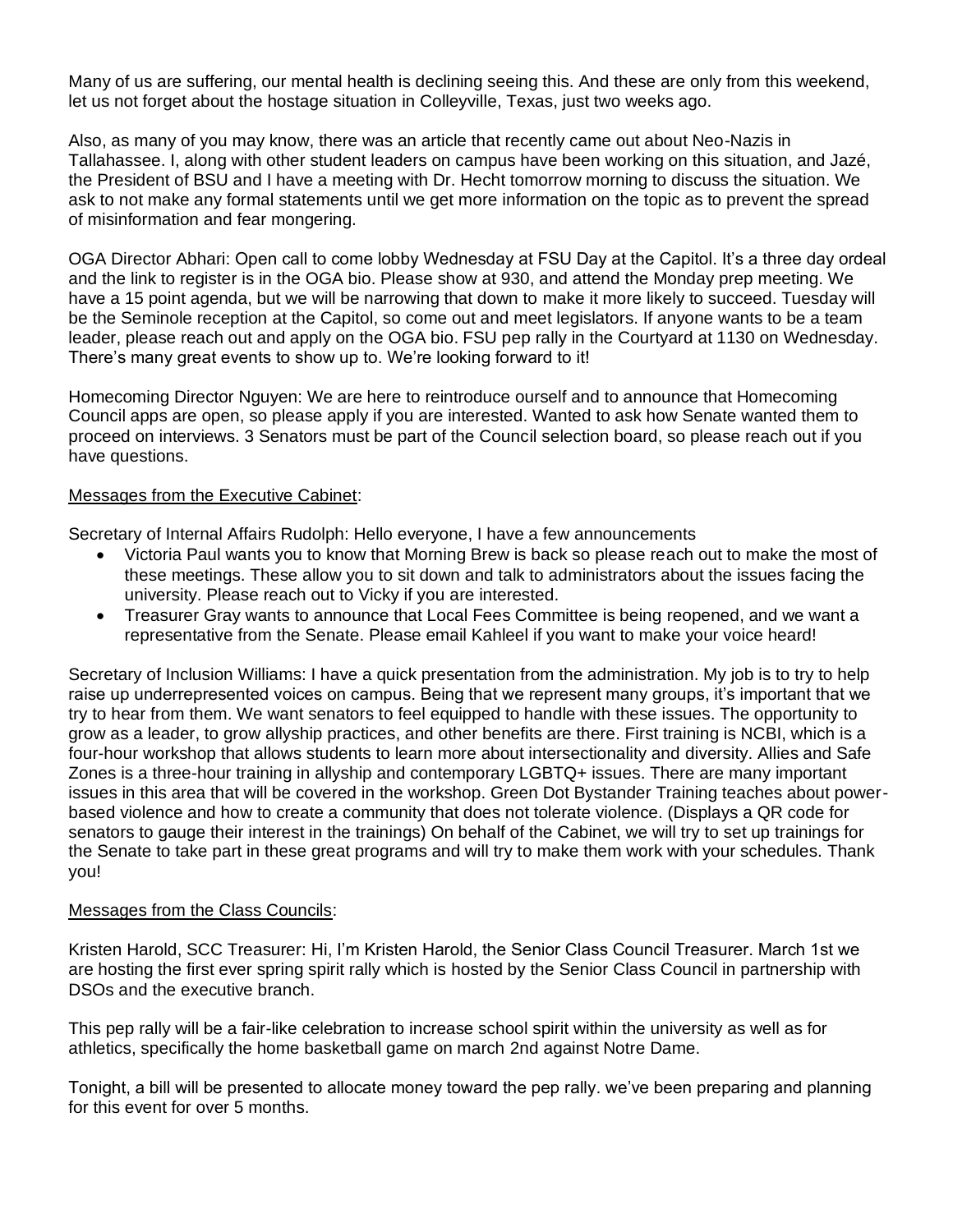We are trying to set the foundation for an event of this magnitude, which could be one of the largest events of the spring semester and a new tradition to reinvigorate school spirit and celebrate our university.

We are stepping into a new era of student engagement and look forward to the potential this event has. Thank you

## Messages from the Congress of Graduate Students:

Rep. Linsky: Speaker Harshe is also present tonight, as well as former Speaker Hagemeyer. Our budget hearings are happening right now and we have a lot of money available. I encourage every interested person to come to the meeting to discuss the current budget and the budgets of the future. We want to be fully transparent with our work. We are also pleased with the Commission. A grad student task force has been assembled to look at the relationship between grad students and the Student Senate. I miss working with you all.

#### Messages from the Judicial Branch:

## Messages from the Union Board and Student Engagement Ambassadors:

#### Messages from the Campus Recreation Board:

Report of the SGA Accounting Office: Remaining Balances: Senate Projects \$7,520.22, PAC \$33,422.00, RTAC \$22,208.00, and ORG Fund \$3,000

#### Report of Senate Liaisons:

#### Report of Committees:

- Judiciary Passed bill 3 unamended and Bill 7 with amendments
- Internal Affairs Unanimously passed Historian candidate, passed res 6 with amendments
- $\bullet$  Budget Passed bill 5 and 6
- Finance Passed bill 3, 7, amended 8. Passed CR 7
- Student Life Amended and passed Bill 8
- Rules & Calendar Passed two candidates for Senate and rejected one

#### Senate Confirmations:

Candidate for 74th Student Senate Historian – Joseph Cofer (1 Applicant) Rodney Wells–74th Student Senate Undergraduate Studies Seat 2 (1 Applicant) Erick Rivers–74th Student Senate Arts & Sciences Seat 8 (1Applicant)

#### **Opening Statements:**

Cofer: Good evening everyone. On the Pschols Eboard. Senate is a big job, but wants to get involved in order to learn more about FSU.

Wells: Good evening. First-year political science student. Serves as the political action chair of the FSU NAACP and on the Student Foundation. Talked to a lot of senators about the issues faced by FSU and how we can meet them. Wants to Listen, learn, and lead. Hopes to serve with the Senate.

Rivers: Junior double major in Art History and Creative Writing. Happy for the opportunity to serve in the Senate. This is the heart of the SGA, where legislation that helps the student body and makes FSU a better place for all.

#### **Technical, Non-Debatable Qs:**

Lessard to All: Are you financially certified? Cofer, Wells are, Rivers is not at this moment.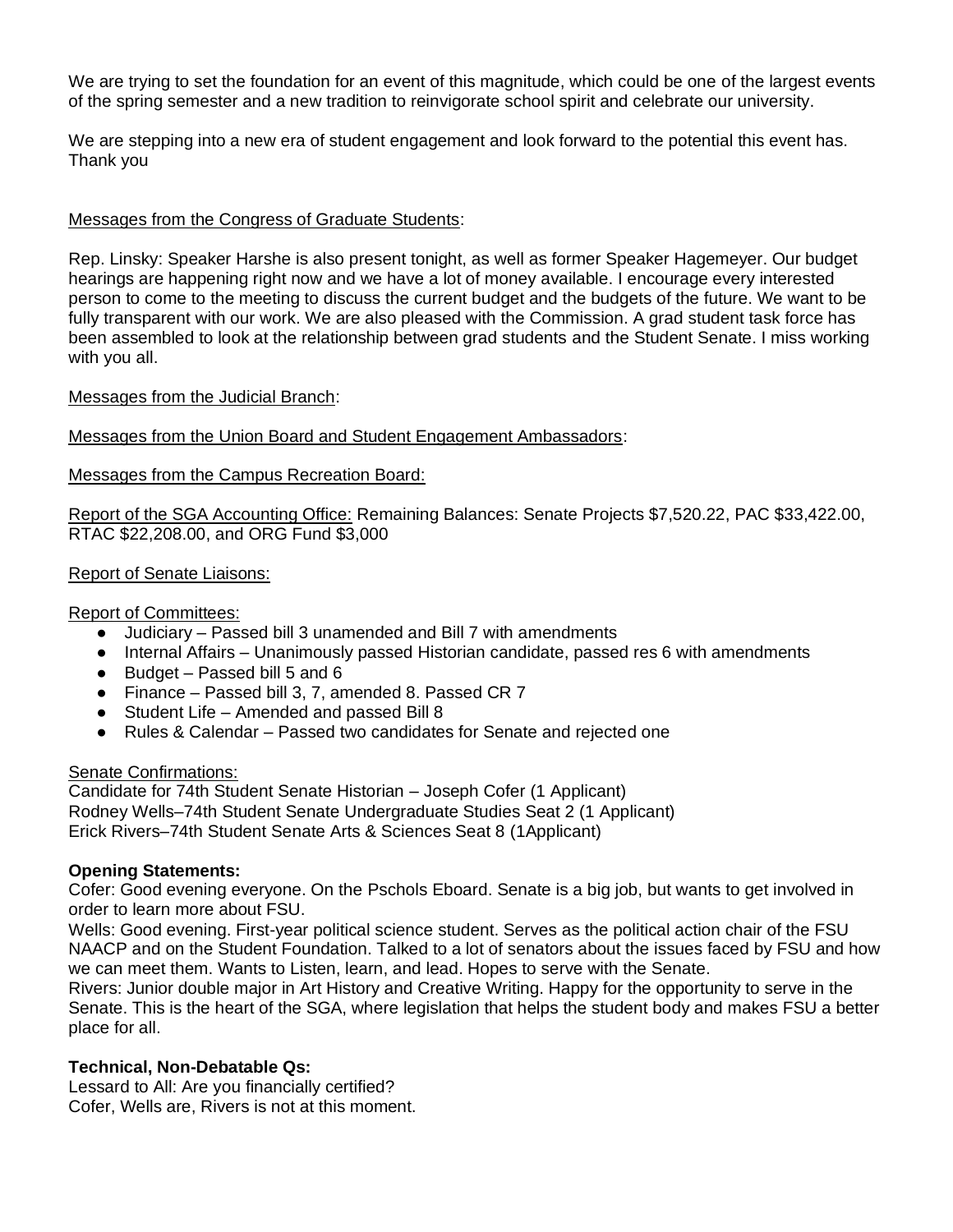Roy asks Cofer if he has looked at past minutes. Candidate answered in the affirmative.

## **General Qs:**

Lessard to Rivers: I see you used to be in the TCC Senate. How will you use your time on the TCC Senate to help inform your time at FSU?

Rivers: It was very different. It was much smaller and COVID hurt a lot of our efforts. I worked to help make the LGBTQ+ community at TCC feel more comfortable on campus and wants to continue that work at FSU.

Diaz to all: What are your time management skills

Cofer: Last semester, I tried to do everything under the sun. That didn't work, so I narrowed them down. I'm always looking to improve

Wells: To contrast, I did nothing my first semester, so I wanted to be intentional with my work, inside and outside the chamber.

Rivers: Last semester, I joined the Junior Class Council and both SLCs for my college while taking 5 class. My skills are impeccable, but I need to balance them in this role.

Edouard tried to ask, but could not be heard on Zoom. Will type the question

Edouard asks all Senator candidates "What are some of the issues that are faced on campus that you will advocate for within your position and what are some things that you won't advocate for and why?" Wells: There are a dozen issues at any time. Diversity and Inclusion, and the difference between them, is important. I won't advocate for shutting others out. I want to hear all opinions, especially from other senators. Don't be one-sided

Rivers: Wants to increase professional development to prepare students for when they leave FSU. Wants there to be more faculty that will help students professionally. Is against silencing others.

Cofer: I'm still learning and adapting, but the Historian is there to bring transparency to the job. We should try to understand other people's opinions.

Edouard asks what an issue faced by the Senator candidates.

Wells: I started a non profit in high school to increase HS civic engagement. The issue is creating deliverables in the Senate.

Rivers: I am an overzealous person. Sometimes my ideas are too broad and expansive, so I have to reign myself in at times. I am good on my word and work for a positive and light energy.

Edouard asks what each Senator candidate's strength is.

Wells: My ability to listen and to admit that I don't know everything and need to learn. Rivers: Always is a go-getter and will do everything to the best of his ability.

Diaz asks what each Senator candidates what their favorite committe is. Wells: Budget. Their chair is amazing

Closings: Budget. Wants to fight for equality to RSOs in the budget process

DuChene asks Rivers his interest in the Student Life committee and initiatives around it. Rivers: I feel like the best way to change student life is through the budget.

Gonzalez moves to call the question, Wang seconds, Lessard objects, withdrawn

Lessard asks that, since their terms will be short, how will you make the most of it. Wells: Being intentional and talking about how we can address the current issues Rivers: wants to work with like-minded senators to pass legislation that works with my beliefs.

Gonzalez moves to forward the candidates individually, Wang seconds, no objections.

**Closings:**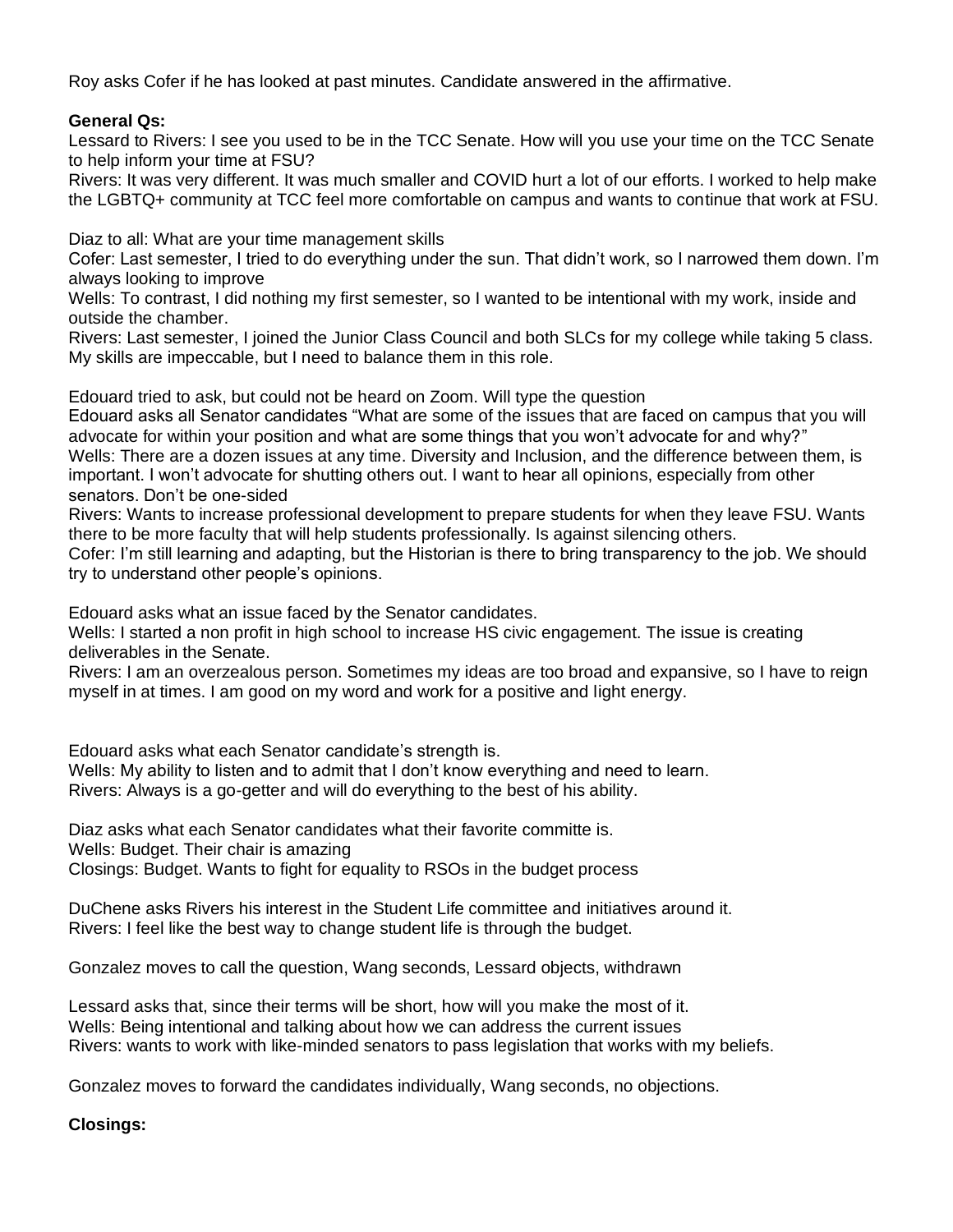Cofer: Thank you for the opportunity. I want to learn from you all.

Wells: Just wants to thank y'all for the consideration. I might be wearing blue and orange, but garnet and gold is in my blood.

Rivers: I've already worked with many senators, I can't wait to work with new senators. This has been a grand old time.

## **Votes:**

Cofer: 23-0-0 PASSES Wells: 23-0-0 PASSES Rivers: 23-1-0 PASSES

Candidates Cofer, Wells, and Rivers are sworn in by the Pro-Tempore.

(Parliamentarian Rowan handed the minutes to Historian Cofer)

#### Consent Calendar:

CR 7 Sponsored by Senator Roy (P)

To fund the Japanese Language and Culture Association, Biomedical Engineering Society, Chabad @ FSU, Afro-LatinX Student Association, and Music Teachers National Association at Florida State.

- Opening Statement:
	- o Roy: Good evening Senate. We (PAC) funded six different organizations, we heard eight. Hopefully seeing the two organizations tabled/dismissed next week. This is over \$9,000. Even though only one of these (Chabad @FSU) is over \$2,000 on its own, this is one that I would like everyone to take the time and look at and know that this is going to a lot of great organizations to make good things happen. Specifically with Chabad @FSU, they want to fund a speaker (Rudy Rochman) speaking at their event, located at 224 Chapel Drive, on March 5<sup>th</sup>, at 8pm. Originally Chabad @FSU came to PAC with a request of \$3,100. As PAC, we were uncomfortable with all of this. We (PAC) tabled Chabad @FSU and asked them, to come back with posters/flyers showing how they will advertise, reach out to possible communities and organizations possibly interested, and requested formation of fundraiser so that it wasn't only SGA funding this. We (PAC) were very surprised when Chabad @FSU came back with all of this. Chabad @FSU came back with a list of two organizations that were completely willing to cooperate with them, a few they still hadn't gotten responses from yet, they had flyers, the time, the place, and most importantly started receiving external funding. Chabad @FSU claimed ability to cover around remaining \$550 it would cost (difference between \$3,100 and \$2,555 from SGA). Chabad @FSU said they could not fund much lower without the event being unable to happen. That's why PAC is comfortable with this amount (\$2,555). I would love to hear your questions. Thank you.
- **Technical Non-Debatable Questions:** 
	- Gonzalez: Will the event be held off-campus?
		- Yes. Six-minute drive, a little past Doak Campbell Stadium.
- First Round of Pro on line item Chabad @FSU for the amount of \$2,555: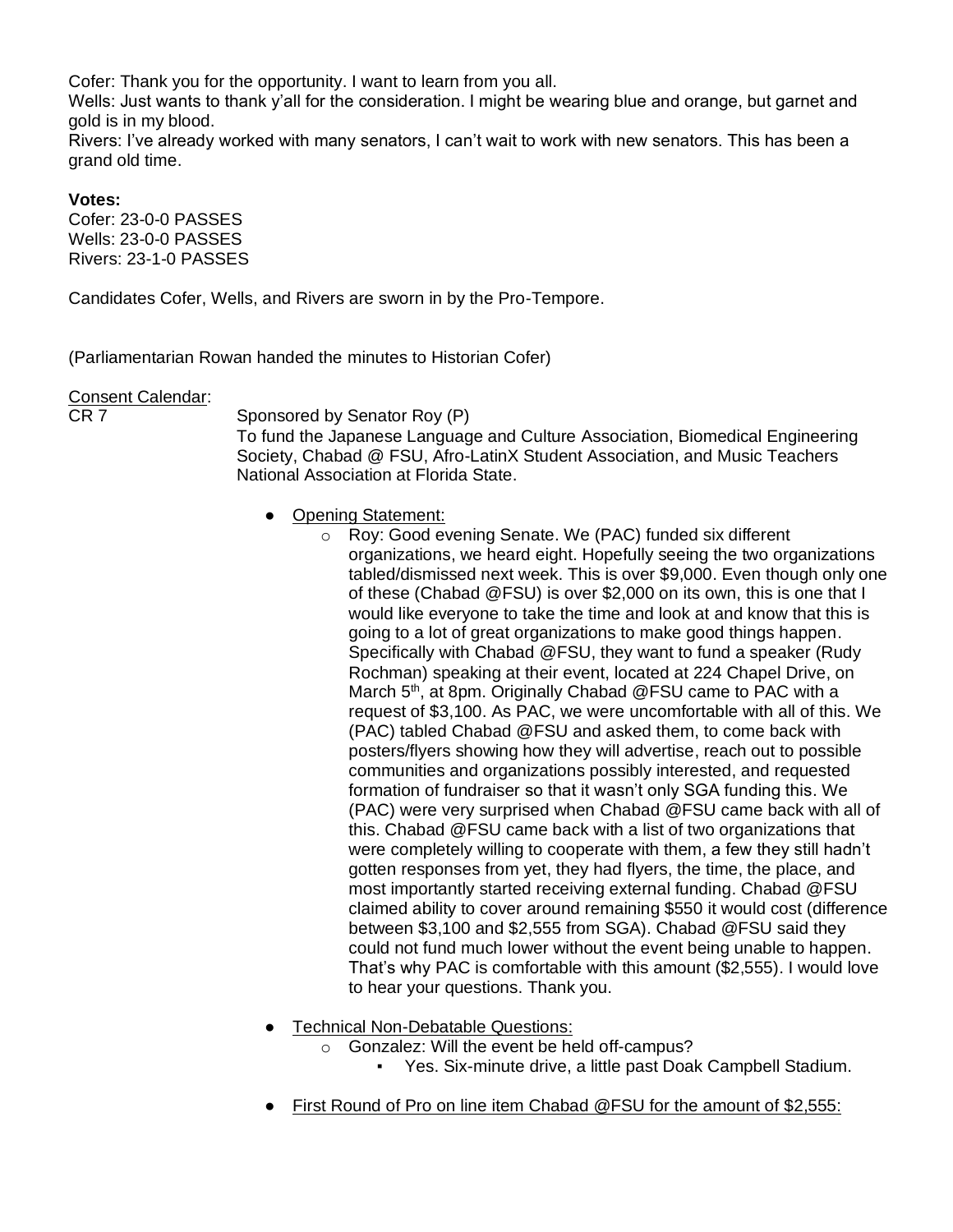- o Point of Information: Gonzalez: Has process on the accounting side for acquiring such speaker already started?
	- With this, Chabad @FSU originally requested that they wanted this to be an event with *"RECORDING INAUDIBLE"* (1:03:27), however, because we (PAC) had to table them, Chabad @FSU ended up being okay in saying that they want to go back to their speaker for a future date so that they can be more in the facilitation of the accounting process. With this, Chabad @FSU has not officially started yet because they still have thirty plus days, since this will be on March  $5<sup>th</sup>$  if funded today. That's where they are, they had to reschedule him *"RECORDING INAUDIBLE"* (1:03:47) make that happen.
- o No speakers regarding pro.
- First Round of Con on line item Chabad @FSU for the amount of \$2,555:
	- o Point of Information: Gonzalez: Is speaker authorized vendor?
		- This speaker has not come before. The speaker would go through that process.
	- o Point of Information: Gonzalez: What is the expected attendance for this event?
		- Chabad @FSU can host up to 150 students. When Chabad @FSU first approached PAC, they said that they were expecting to get around 80 to 90 students. That's when we (PAC) asked Chabad @FSU to cooperate with other organizations, so they could get more people.
	- o Point of Information: Gonzalez: How much did Chabad @FSU originally request for the speaker? How much does it cost in total?
		- It was \$3,100 is what the "RECORDING INAUDIBLE" (1:05:02) request was, and I believe that was the full amount for that, which is why we (PAC) weren't comfortable fully funding *"RECORDING INAUDIBLE"* (1:05:08).
	- o Point of Information: Gonzalez: I'm doing the math and the original amount (\$3,100), *"RECORDING INAUDIBLE"* (1:05:28) to attend an event at an off-campus location. I'm honestly not to comfortable funding this amount of money, just because it's off-campus the accessibility is a little bit less, meaning that freshman are usually the ones that go to a lot of events, and a lot of freshman don't have cars because of the parking situation. So I don't think it would be fiscally responsible to fund this amount of money just because the cost per student is high.
	- o Point of Clarification: President Hunter: Price is \$150 *"RECORDING INAUDIBLE"* (1:06:13)
	- $\circ$  Point of Information: Diaz: Who is the speaker and why would the speaker benefit the student body?
		- Rudy Rochman is a speaker, he is, in their words, a "unique" one in the fact that he is pro-Israel and also they worded it to where he was, not anti-Palestine but pro-Israel, pro-Palestine solution, but he is against the US continuing funding Israel *"RECORDING INAUDIBLE"* (1:07:14). Chabad @FSU had said that he supports Chabad @FSU's values. *"RECORDING INAUDIBLE"* (1:07:18) PAC cannot fund anything that goes against what the university's values are, as an RSO if they commit to saying that everything he says represents their organization, then along the lines of *"RECORDING*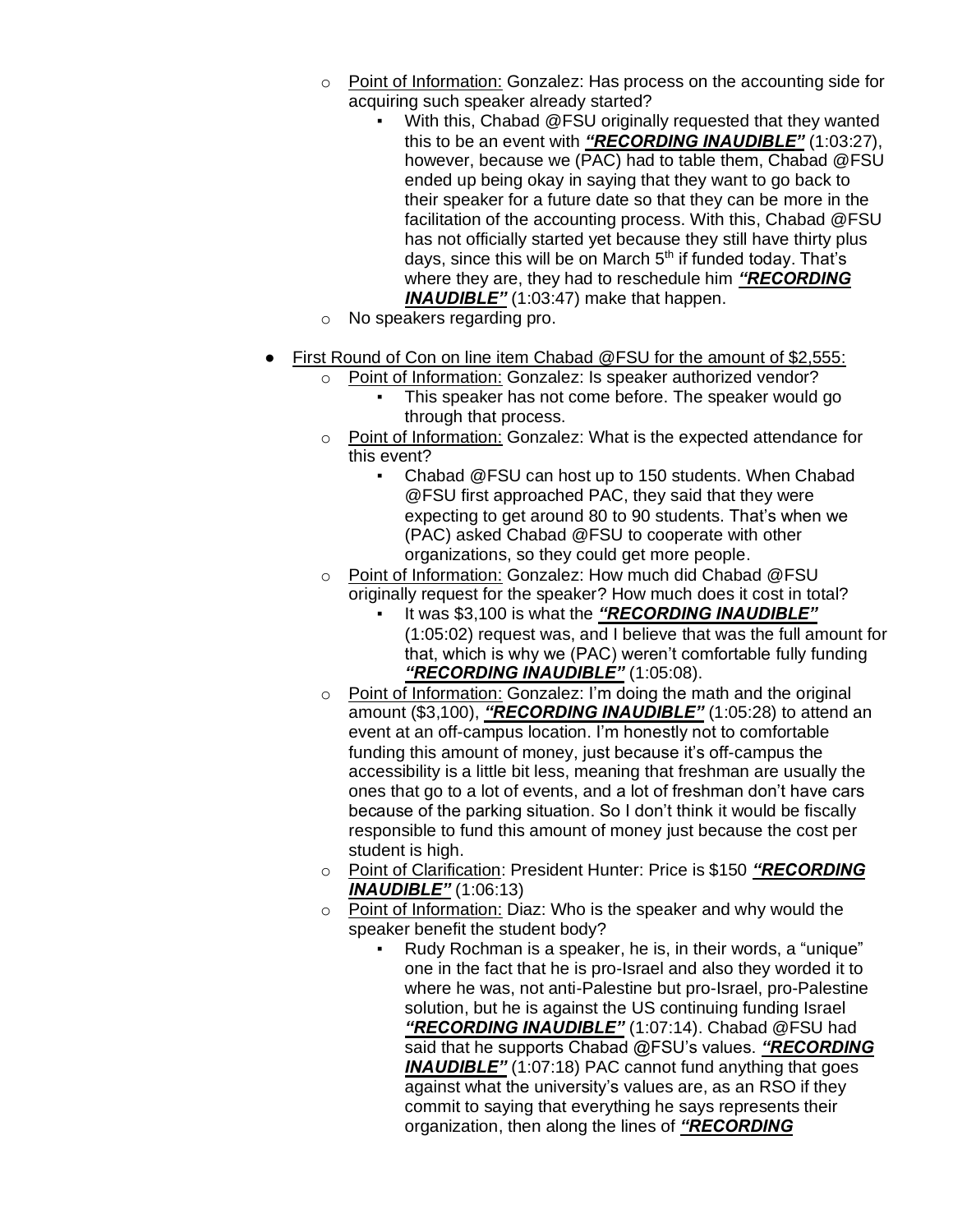*INAUDIBLE"* (1:07:32) their ideology and beliefs, it does go along so we're (PAC) able to fund them for those *"RECORDING INAUDIBLE"* (1:07:36). But he is a famous speaker who's gone around a lot speaking on this issue and being a political activist.

- o No speakers regarding con.
- **Motion: Gonzalez: Moves to amend line item to \$2,000, Wang seconds.** o **No objections**
- Debate on the Amendment:
	- **Opening Statement:** 
		- $\circ$  Gonzalez: My biggest issue is the accessibility of it. It's just difficult, especially when we're trying to engage the student body and we're funding so much money to put it in a location that's actually more accessible to the student body *"RECORDING INAUDIBLE"* (1:09:40) at FSU. So, first off-campus, obviously, and price per person is just a lot so I think putting those two together *"RECORDING INAUDIBLE"* (1:09:50) not fiscally responsible to fund \$2,555, but if you cut the price to \$2,000 that reduces the price per person, per student, and I think it's just a little bit more fiscally responsible to fund \$2,000 instead of \$2,555.
	- **Technical Non-Debatable Questions:** 
		- o None
	- First Round of Pro on the Amendment:
		- $\circ$  Point of Information: Bowling: Any reason that you came up with the number \$2,000 over \$2,500?
			- \$13 per person, *"RECORDING INAUDIBLE"* (1:11:07)
		- o No speakers regarding pro.
	- **First Round of Con on the Amendment** 
		- o **Wang moves to call the question, Murray seconds**
			- o **Roy objects**
			- o **Wang withdraws**
			- o Roy: It won't be completely in con, even though I'll be speaking in con so we have some time until the speaker gets there. Chabad @FSU is currently having an event. They are asking their treasurer to jump on the call. I sent an email asking their (Chabad @FSU) President and Treasurer to be here in case anything like this happens. Hopefully they'll be joining soon. Mostly I want to ask them (Chabad @FSU) what would happen if it was funded \$2,000, just to see what they'd be able to do, whether it'd make it actually feasible. So that's what I'm currently just hoping: they can come, and ask. Again it will be up to you guys on that decision.
			- $\circ$  Barker: I wanted to point out that I live right near this thing, it's right by a synagogue and it's maybe an eight-minute walk from the stadium, twenty minutes from here. So if we're just saying location, that part I think is completely fine for it being off-campus, but I understand if it's about price per person.
		- o **Roy: Moves for three-minute recess; Tucker seconds.**
			- **Gonzalez objects.**
			- **Roy does not withdraw motion.**
			- **Move into Straight Vote:**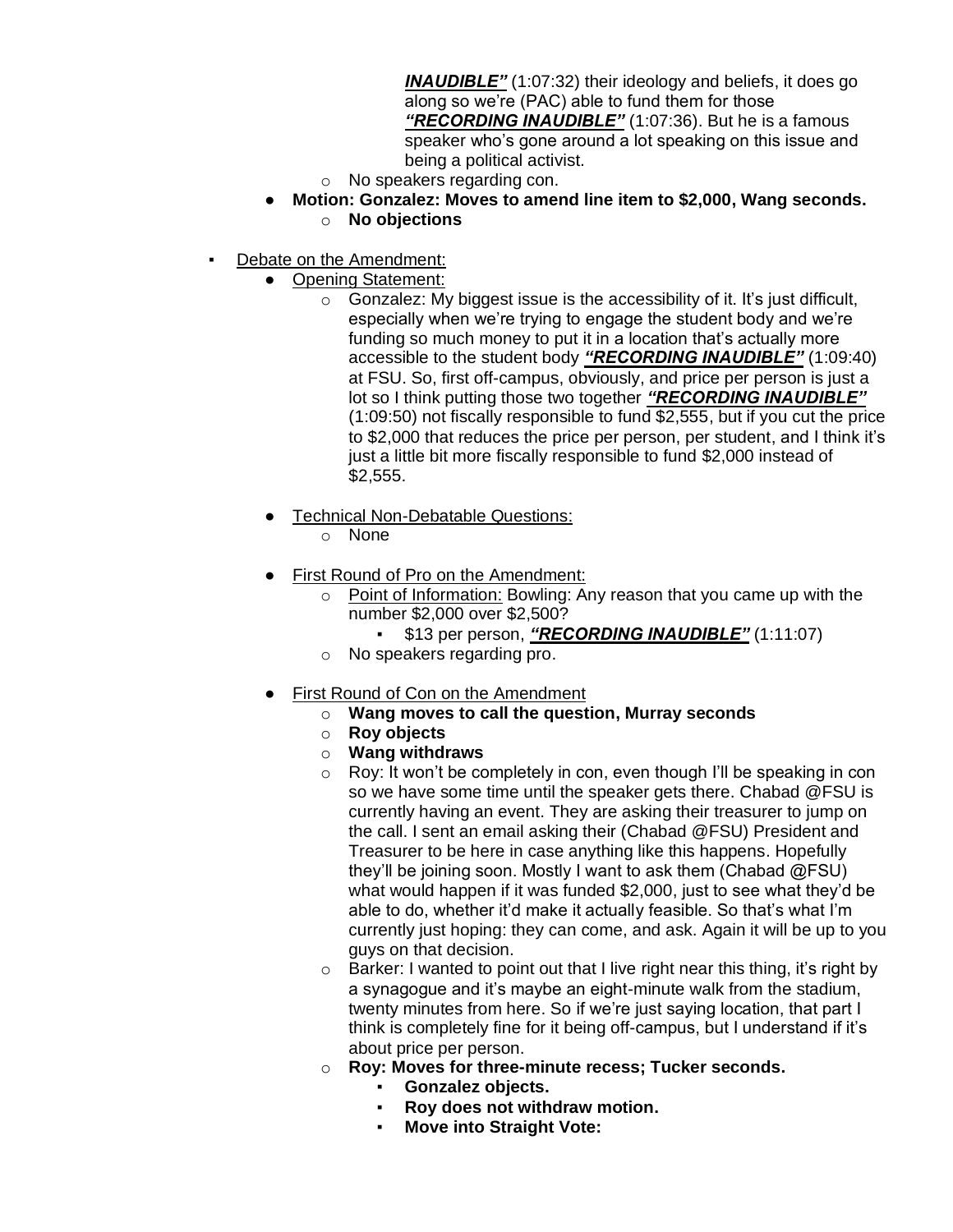● **Vote Results:** 13 yes, 9 no, 0 abstentions.

## o **Move into Three-Minute Recess (8:51pm)**

#### o **Meeting Called Back to Order (8:54pm)**

- o **Roy: Motion for a non-Senator to speak, Tucker seconds.** No objections.
- o Point of Information: Roy (*Directed to treasurer for Chabad @FSU (Jaime Rosenheim) who has joined the Senate Zoom)*: If you're organization was to be funded \$2,000, would your organization still be able to put on this event or be able to cover this, or how would your organization react in that circumstance?
	- Jaime Rosenheim: Can you repeat the question?
	- Chair Roy: Yes. So, currently there is an amendment to fund the organization \$2,000 instead of the \$2,555 allocated by PAC. In that case would your organization still be able to cover that difference, the \$1,100, to fund your speaker? Or would it be a situation where you'd no longer be able to? How would your organization react, would you be able to fundraise that difference?
	- Jaime Rosenheim: During our last meeting (with PAC), you guys (PAC) did say to 70% at \$2,555. That's what we (Chabad @FSU) were counting on, we did talk to our donors that were willing to give the remainder of the amount, so that is what we agreed upon. It would be hard now for us (Chabad @FSU) to go back after we (Chabad @FSU) said that you guys made a decision, and that's what we came up with, with that number. It would be really difficult at this time to get, and secure, extra funding.
- o Point of Information: *"RECORDING INAUDIBLE"* (1:21:52) Have you looked at working with FSU Hillel and the Jewish Student Union (JSU) to come together to make up the remaining funds?
	- Jaime Rosenheim: Yes, we (Chabad @FSU) have been working with other Jewish organizations, on-campus that are willing to do it. This was something that we (Chabad @FSU) did bring up during our last meeting with SGA that when we are taking a look at this, this will hopefully be about four organizations, so when we're talking about funding \$2,500 would be amongst four organizations. So although we're (Chabad @FSU) the ones that are requesting money, we are going to be partnering with other Jewish organizations to bring this speaker. As previously said, we are hopefully expecting a crowd of about 150 in-person and then hopefully another 50- 100 over Zoom. So we (Chabad @FSU) are accommodating, especially with Florida State University and the State University System COVID-19 policies. With students quarantining and not being able to be on-campus, we (Chabad @FSU) want everyone to have the opportunity to be able join no matter where they are. We (Chabad @FSU) will have a Zoom option available and we (Chabad @FSU) are going to be getting the word out with other partners and organizations helping us to promote the event as well.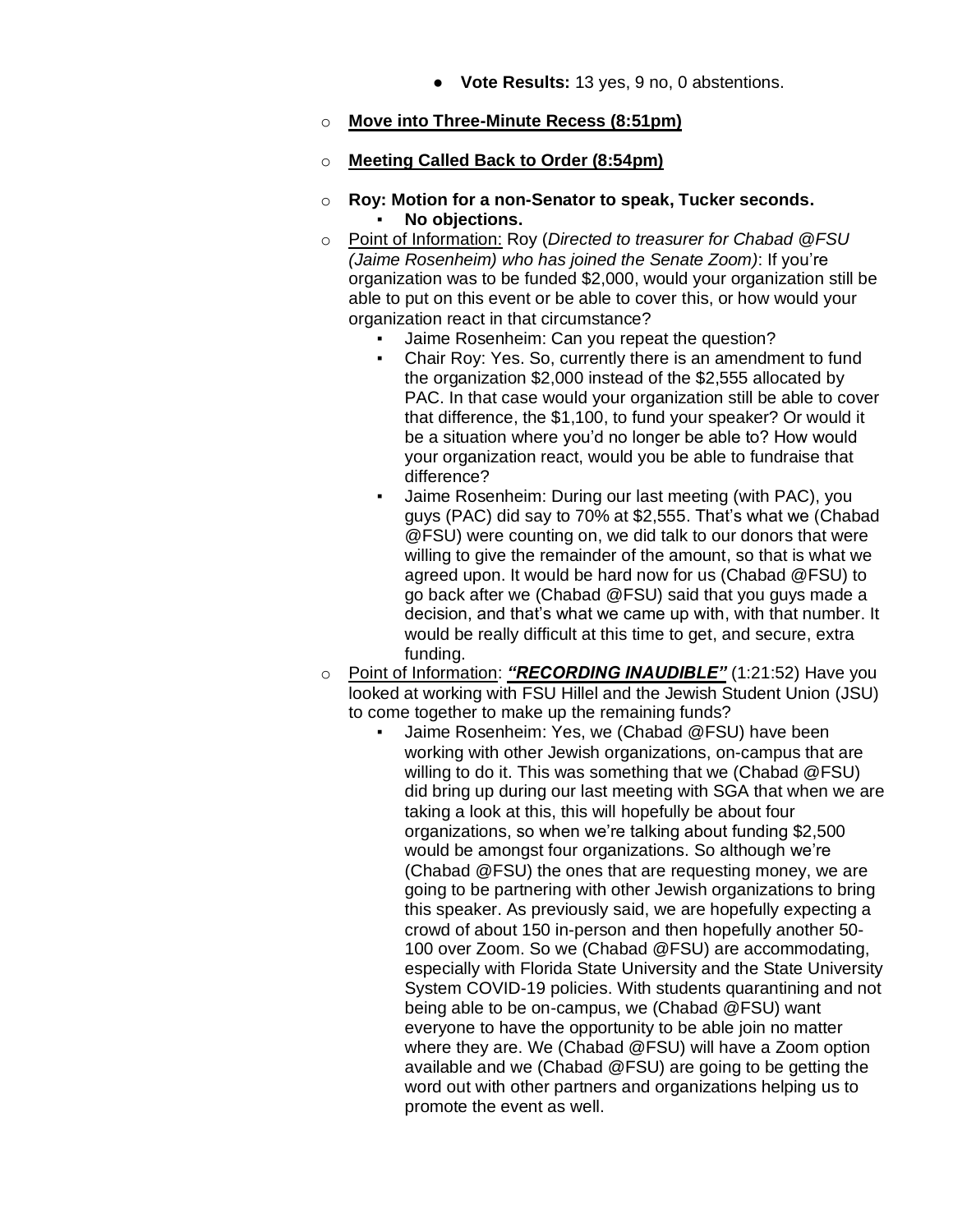- o Point of Information: Bettley (*Directed to* treasurer *for Chabad @FSU (Jaime Rosenheim) who has joined the Senate Zoom)*: What is the normal turnout at Chabad @FSU meetings? How do you plan to get 200-300 people at this event?
	- Jaime Rosenheim: During our normal meetings we are seeing about 60-70 people. Something that we (Chabad @FSU) are doing specifically is working with a consultant from another university who has brought the speaker to campus. It's another university, part of the State University System. Consultant is in Student Government, knows exactly the finance code, and (event) has worked and had a great turnout at their campus, so we (Chabad @FSU) are very excited to be working with this individual, bringing him to our campus, and him helping us (Chabad @FSU) to promote it.
- o **Diaz moves to call question pertaining to amendment, Fronczak seconds.**
	- **No objections.**
- Closing Statement:
	- o Gonzales waives closing statement.
- **Voting Results on Amendment**:
	- o 10 yes, 12 no, 2 abstentions.
	- o **Amendment fails**.
- Back to line item as it stands with \$2,555.
- Back to First Round of Con**:**
	- o Point of Information: Gonzalez (*Directed to JSU Director (Brandon Gabay) who has joined the Senate Zoom)*: Do you have any insight as to the line item.
		- Brandon Gabay: We were originally asked to co-host this event. I told them that the JSU promised the Student Senate not to pick any sides when it comes to the Israel-Palestinian conflict. Based on my research when it comes to this specific speaker, the speaker is very pro-Israel. I would not be comfortable hosting that in JSU because I do have my reservations in regards to the speaker just because of that. I just wanted to come on here because someone had texted me saying that it was said that JSU was co-hosting the event. We are not cohosting the event and I just wanted to clear that up.
	- o Point of Clarification: President Hunter: It wasn't said that JSU is cohosting the event, rather could be a possibility. I just want to make that clear for our minutes.
	- o **Bettley moves to call question pertaining to the line item, Suarez seconds**
		- **No objections**
- Closing Statement: Roy: Thank you all for your discussion and debate, especially as it's a larger amount and should be looked into more. Apologies for how long this took, however I am thankful the treasurer could make it as well just to make some quick clarification. Some new information that did arise from that means that the event will have a Zoom option. When it comes to PAC "RECORDING INAUDIBLE" (1:29:51) as long as an actual student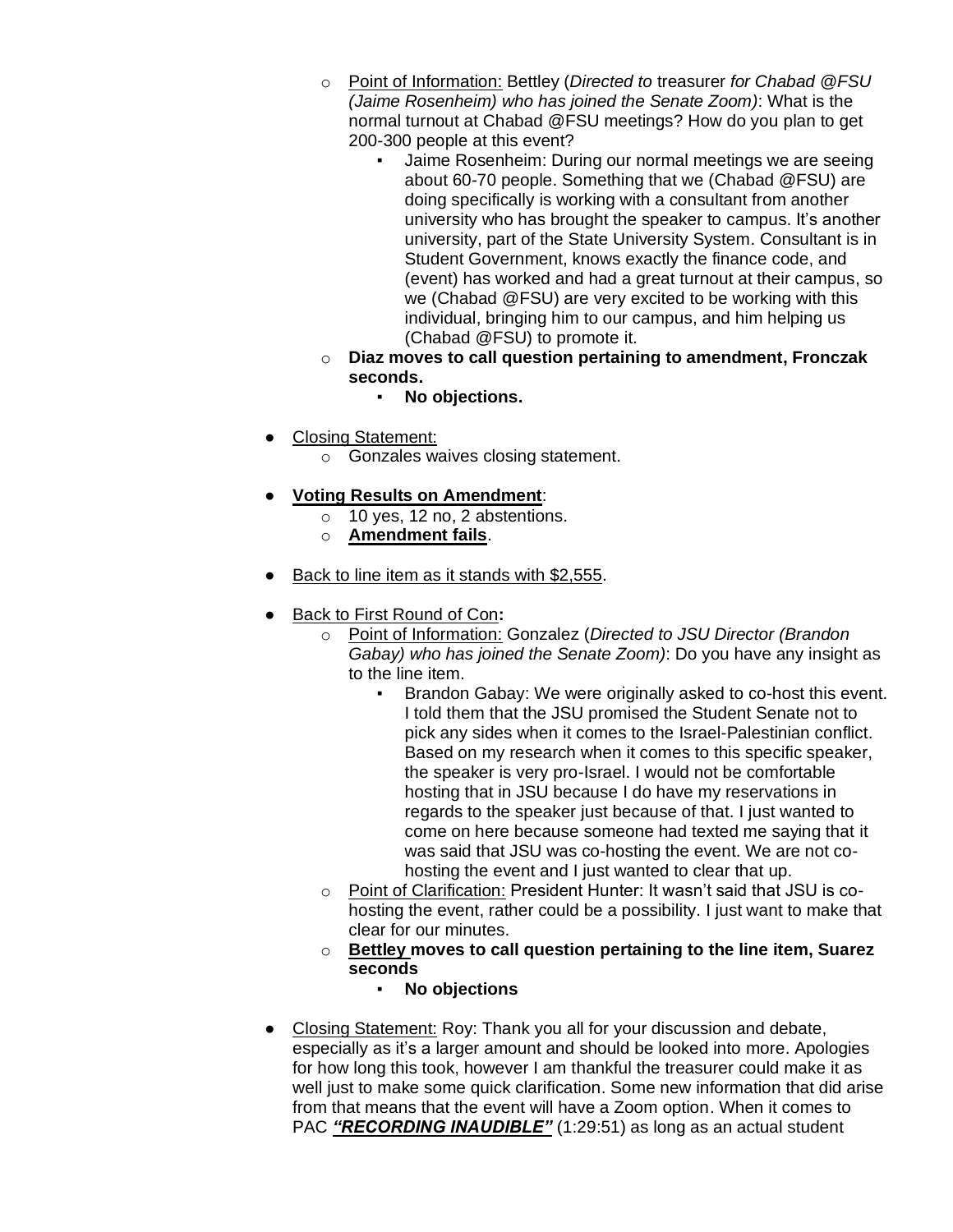organization is approved on campus, they are seen as something that if they swear that the speaker supports their beliefs and upholds *"RECORDING*  **INAUDIBLE"** (1:30:05) then we can fund them. Something PAC has always done is made themselves available, but we will get political things, and we try funding really anything to give people the opportunity to get the experiences they want, and have the opportunity to either listen to any speakers or really just experience what they want to from our school. We (PAC) of course encourage everyone to apply, this just happens to be one organization. If you ever have any concerns on any *"RECORDING INAUDIBLE"* (1:30:33) PAC please reach out. With this, it seems like they'll be getting 150 people inperson and hopefully 100 people over Zoom, so hopefully 250 people for \$2,555 for a place not too far off-campus. That's why PAC ended up approving this amount. I hope you all have a great night. Thanks for your time.

- **Voting Results on Line Item:**
	- $\circ$  9 yes, 10 no, 3 abstentions
	- o **Failed**
- **Suarez: (1:33:15)** *"RECORDING INAUDIBLE"***, Gonzalez seconds**
	- o **No objections**
	- o **Senate resolution is approved**

## Bills First Reading:

- Bill 9 Sponsored by Senator Roy (P) To define the role of PAC/RTAC Adjunct Liaison, its appointment, and to change how to deal with voting on funding boards when there's a conflict of interest regarding membership.
- Bill 10 Sponsored by Senator Russell (P) To aid the Executive Cabinet's Chief of Staff with the Candidate Search and Candidate Screening Process by allowing the Secretary of Appointments to also conduct interviews.

## Bills Second Reading:

- Bill 3 Sponsored by Senator Wang & Senator Gonzalez (P) To grant the Finance Committee the authority to place limitations on funding SGA entities or Registered Student Organizations that commit egregious violations of the Finance Code and to make minor adjustments to the process for the restriction of funds. **(Passed in Finance. Passed in Judiciary. Remanded to Finance & Judiciary 1.19. Tabled in Finance 1.25.22. Passed in Finance 2.1. Passed in Judiciary 2.1)**
	- Opening Statements:
		- o Gonzalez: Sorry for not being here when this was first presented. I do want to preface this with it was passed unamended, once again, in both finance and judiciary. However, I do want to say that this is not that deep. We can talk about it if you want to talk about it, and the debate does not have to be personal-there has to be no feelings attached to this debate. I do not want to hear what you have to say, but I do want you guys to understand that it was passed unamended twice, in both committees that it was sent to. A lot of good debate did happen, and I thank a lot of the listeners that came in and talked about it a second time because it is very important. With that said, when I was going through the budget, I noticed that a lot of organizations were not doing what they were supposed to be doing. I'll give you this example,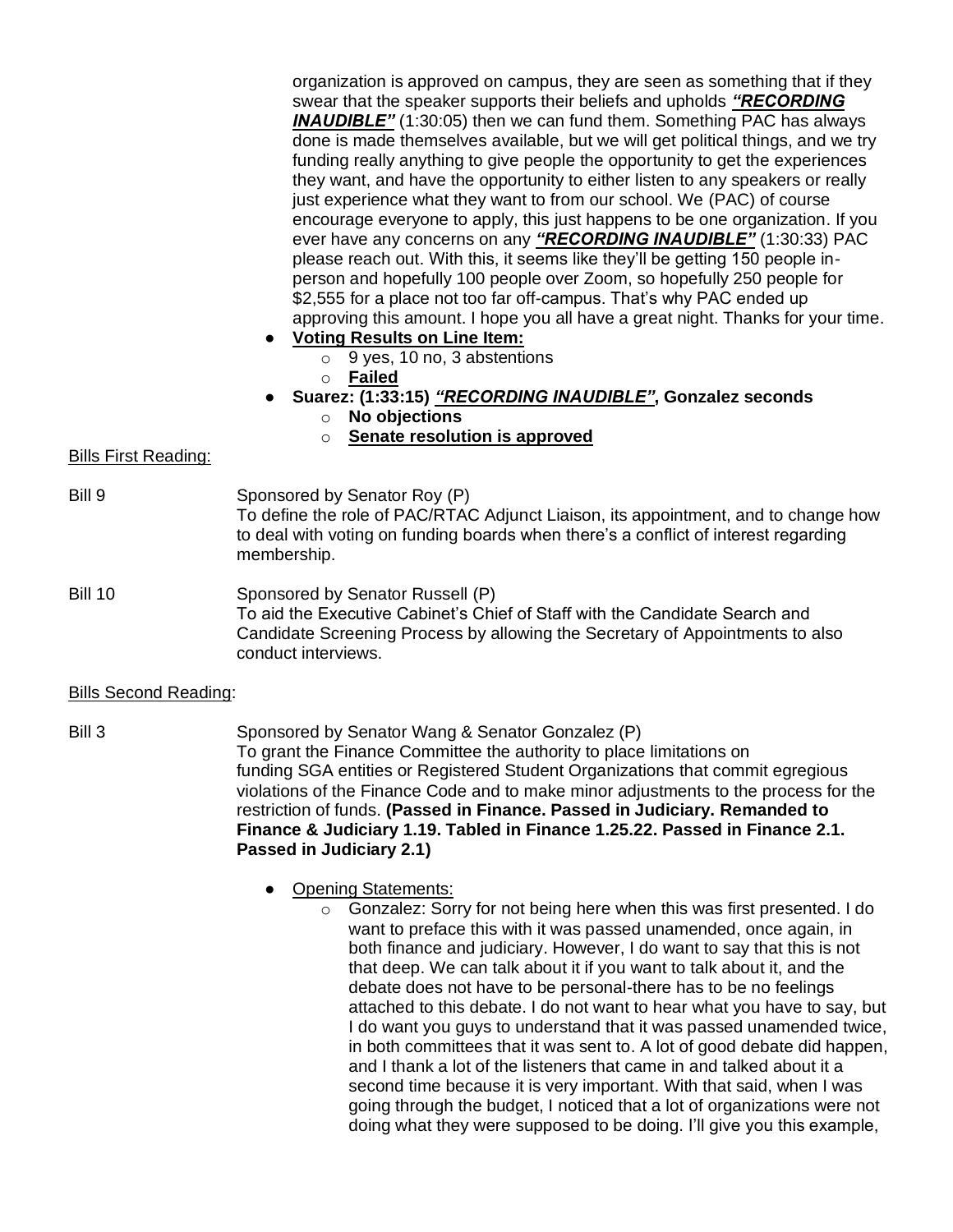but there was an organization that has a six-figure budget. All of us are financially certified, everyone who's in these positions has to be financially certified. I asked a standard question, are you financially certified? And the response I got was no we don't have to be financially certified. Mind you six-figure budget, has been on the books for years. That is an example of something that would be re-considered, something that would be considered punishable. Obviously if they did not know but continue to move on with the knowledge, there has to be some sort of sanctions-restrictions have to be able to be applied when they are not following our laws/codes. That's all this bill is supposed to do.

- o Wang: The bill does mention a list of possible violations and restrictions of the finance code. In addition, if you guys want to check out the finance minutes from November 10<sup>th</sup>, I believe it mentions violations made by clubs such as Sports Club Council. Bill covers such entities.
- **Technical Non-Debatable Questions:** 
	- o None
- First Round of Pro:
	- o Bowling: Everyone involved in finance is in full support of this piece of legislation. There have been examples where organizations violate statues, funded by SGA, and we can't really do anything about that as of now, but with this piece of legislation we can possibly do something about it. It doesn't give any group too much power and is a valuable tool in case something like this happens, as it has happened before. Please consider supporting this piece of legislation.
	- o Point of Information: Murray: As it relates to freezing or restricting future funds, is that freezing expenditures or freezing Senate-provided funds?
		- Wang: Giving funds in the future so they can't receive funding from PAC or RTAC, can't go through the funding application process.
		- Gonzalez: If they still have money in the bank, they would also not be able to touch that.
	- o Point of Clarification: President Hunter: Dr. Williams has not been to any of our committee meetings.
	- $\circ$  Roy: When it comes to drafting legislation, there's a lot of times we work off precedence. There's a lot of times that changes we make aren't always the largest. I think this is a really great piece of legislature. It is new and something that we haven't tried before, but it has a lot of checks to make sure that we do it correctly so that the entire Senate gets a vote on it. It's not just going to be finance controlling if they make a recommendation. But just like PAC, just like everything that comes through the Senate floor, we can get a final decision. I think it has the checks and balances needed; I think it will make it easier for funding boards to have accountability, especially when we ask questions and do our best to tell them what they can and can't do, and then see them do things they can't do. But it's definitely not malicious either. I really do support this legislation.
- **First Round of Con:**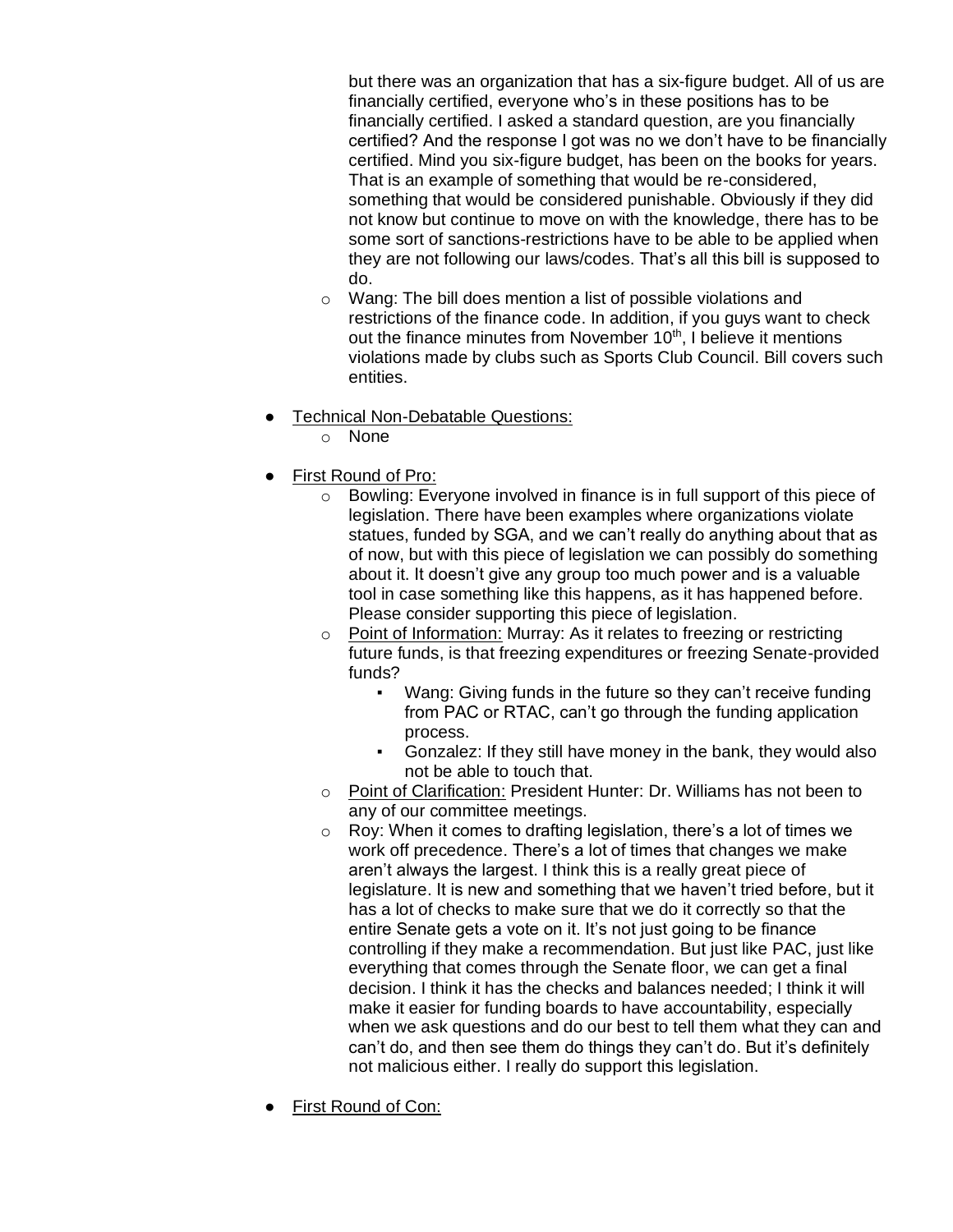- $\circ$  Murray: I'm not a fan of this legislation for a few reasons. I don't really get why there needs to be a new process of restricting people from getting allocated money. The Finance Committee can decide to allocate money already, so if they're committing violations I don't get why Sweepings Committee look at such violations and deem the organizations not fiscally responsible? With freezing expenditures (spending money), processes already exist for Finance Committee and Senate to freeze the spending of money. I'm not getting why this is super relevant. This just seems redundant as we're restricting ourselves on deciding whether or not somebody can use their funds. It seems like it's taking away one of the major parts of Student Government such as money.
- o **Bettley moves to call question, Tucker seconds.**
	- No objections.
- o Closing Statements:
	- Wang: This is to fix a loophole that has happened in our statutes and in our financial code. Currently there is no process to deal with organizations who have already spent money and are currently committing violations. This is something to implement if they are committing a violation but have already spent their money. This is to prevent them from getting future funding in case of these violations.
	- Gonzales: The Allocation Committee does not have the jurisdiction to declare a violation; they do not have the authority to say 'you violated finance code, you are going to be banned from receiving money.' They do not have the authority to do that. The only people who have the authority to do that is the Finance Committee. I cannot say 'oh you violated this I cannot give you money,' that's not how this works, an investigation has to be done.

# o **Voting Results:**

- 22 yes, 2 no, 2 abstentions.
	- **Bill passes.**
- Bill 5 Sponsored Senator Wang & Senator Gonzalez (P) Bettley, Little, Myers (Co) Transferring 2,000 in monies from AASU's Expense Category to their Food Category to incentivize events for their Asian American Heritage Month. **(Referred to Budget. Passed in Budget 2.1)**
	- Opening Statements:
		- o Gonzales: This is a standard money transfer from money already budgeted to ASU. Last year we were under numerous budget shortfalls, so we had to cut budget. Under statutes and finance codes the food budget had to be cut as only 50% of the whole budgeted must be designated for food. Thus, all of ASU's categories were very little/ With that said, they are running out of money and hosting their Lunar New Year Banquet this Friday, and most of their food budget has already been used. We just wanted to reallocate money so they they can last through Asian American Heritage Month.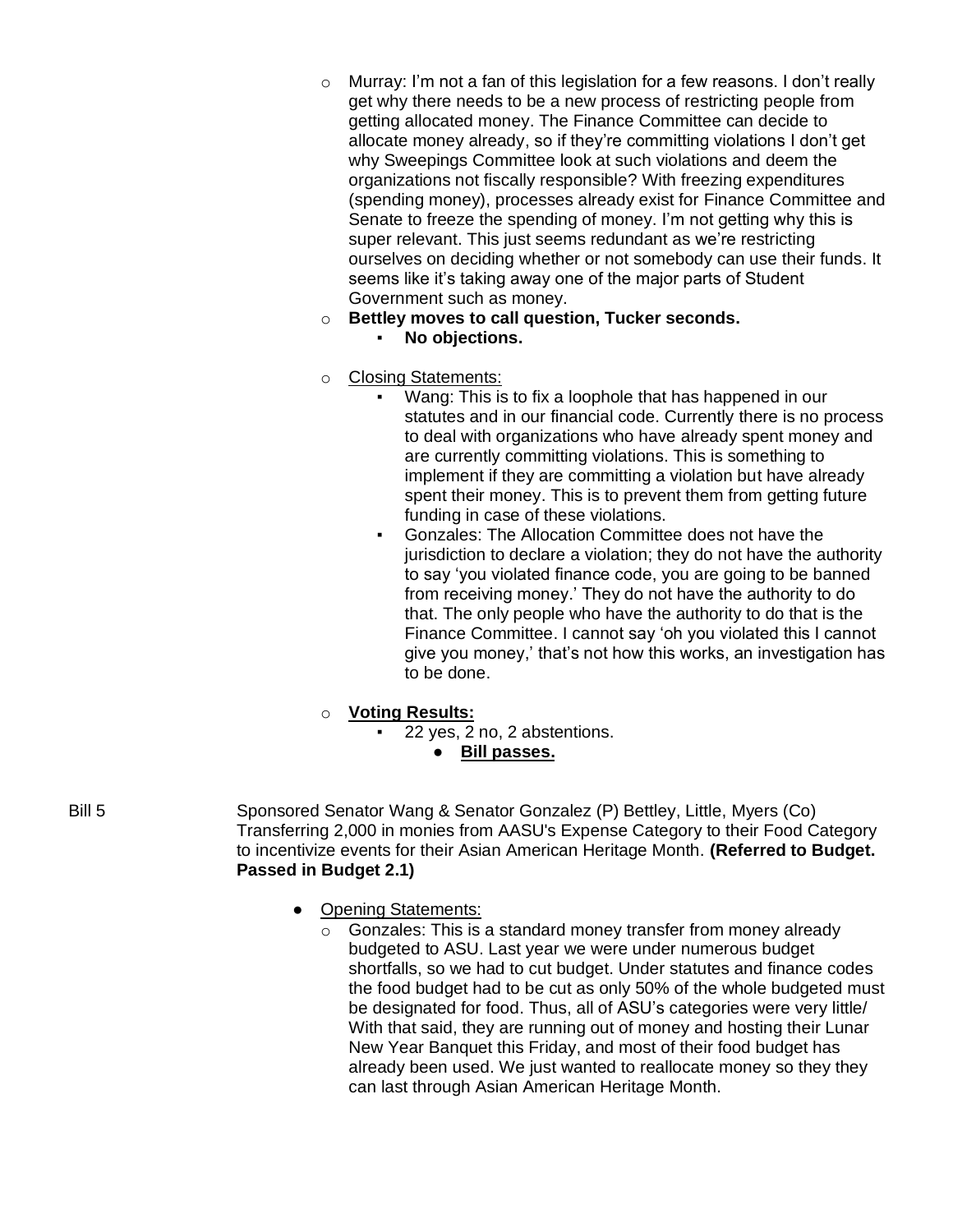| $\circ$ Wang: Asian American Heritage Month is coming up, thus ASU will be |
|----------------------------------------------------------------------------|
| putting on numerous events and such funding will help them make it         |
| through the month.                                                         |

- Technical Non-Debatable Questions:
	- o None.
- First Round of Pro:
	- o **Motion: Pfeuffer-Ferguson moves to amend the resolution to add Senator Pfeuffer-Ferguson as a co-sponsor**
		- **Sponsors find it favorable.**<br>• Senator Pfeuffer-Ferguson
			- Senator Pfeuffer-Ferguson added as a co-sponsor.
	- o Senator Rider: I think \$2000 is something really great that we can help support them with. Being on the JSU board and looking at all the documents, it's crazy how expensive items are. This money could do a lot of good for them. Amazing that we get to provide such a fortunate opportunity to ASU.
	- o Senator Suarez: I have looked at their Lunar New Year reservation list. ASU always put on amazing events and I don't see any reason not to pass this legislation.
- First Round of Con:
	- o None.
	- o **Suarez moves to call the motion, seconded by Bettley.**
		- **No objections.**
- Closing Statements:
	- o Sponsors waive closing.
- **Voting Results:**
	- o 24 yes, 0 no, 1 abstention.
	- o **Bill passes.**

| Bill 6 | Sponsored Senator Bettley & Senator Gonzalez (P) Barker, Berger, Himatsingani,<br>Rider, Ritzel, Williams (Co)<br>Revising the statute regarding the Senate Projects account to send Bills to the Budget<br>Committee. (Referred to Budget & Judiciary. Passed in Budget 2.1. Tabled in<br>Judiciary 2.1.)                      |
|--------|---------------------------------------------------------------------------------------------------------------------------------------------------------------------------------------------------------------------------------------------------------------------------------------------------------------------------------|
| Bill 7 | Sponsored Senator Roy & Senator Nasworthy (P)<br>To define the role of PAC/RTAC Adjunct Liaison, its appointment, and<br>to change how to deal with voting on funding boards when there's a conflict of interest<br>regarding membership. (Referred to Finance & Judiciary. Passed in Finance 2.1.<br>Passed in Judiciary 2.1.) |

- Opening Statements:
	- o Roy: This piece of legislation allows for a way where, if I were not present for one of my meetings required on Monday, Tuesday, Wednesday, it allows for someone to exist that can fill in for me. For instance, if something came up where I couldn't be here tonight, this consent resolution could not be heard. The way this is set up is that PAC has a Vice Chair, but is also a member of the general student body. I want to respect the sanctity that a non-Senator cannot simply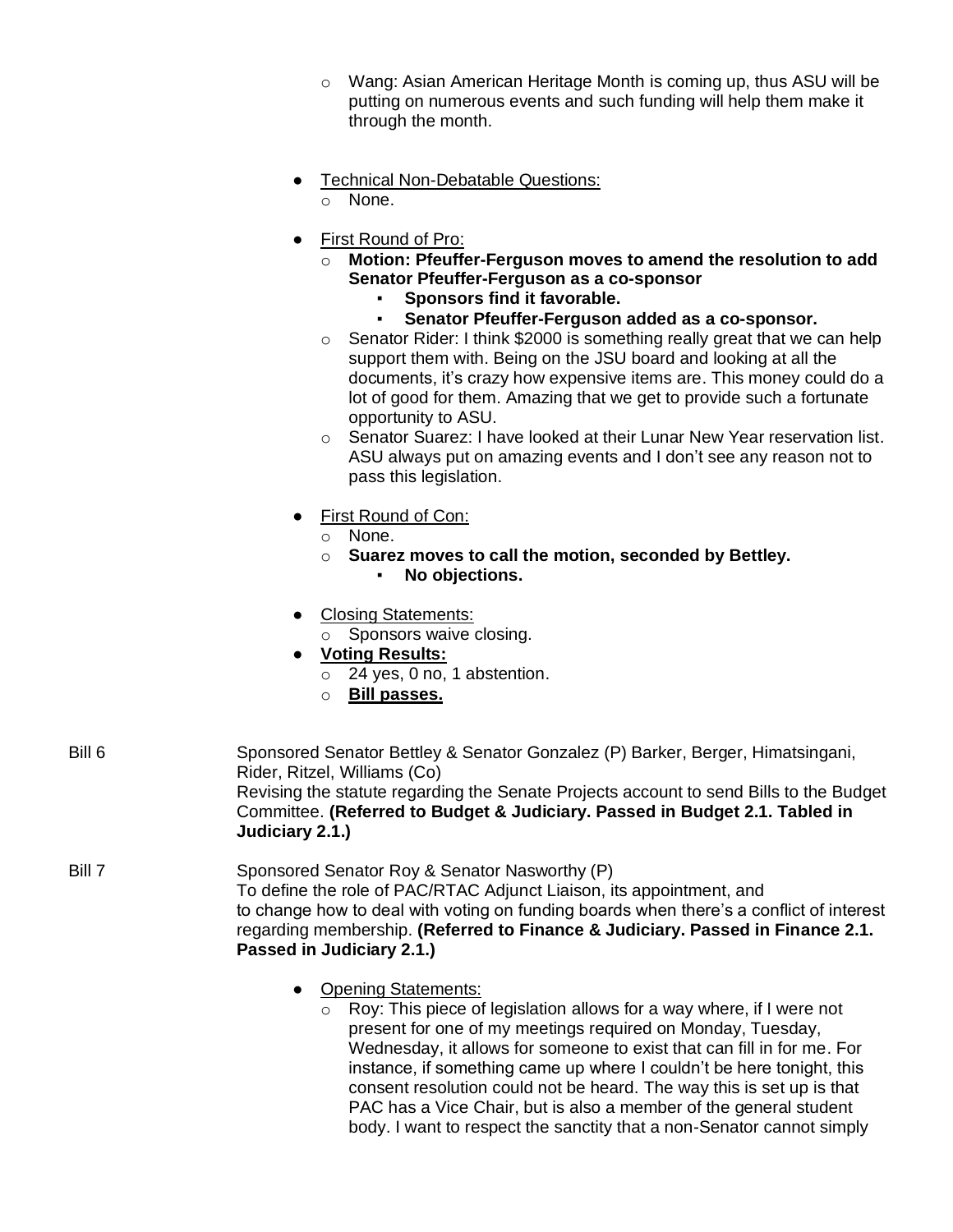fill-in for a Senator, but in doing so I want there to be another Senator that can help fill in, in an adjacent role. Allows for you to have another Senator who can come to PAC meetings, hear what's happening, and in Finance if something happens where I can't make it, then they can help present it. It adds just more of a way that former chair Nasworth or I naturally would have a bit more leniency. I hope this makes it easier for Chairs in the future.

- **•** Technical Non-Debatable Questions:
	- o Diaz: Would the adjunct liaison be require to attend RTAC meetings?
		- Currently it is not said for it to be required. It puts them as a cosponsor, and co-sponsors are able to present in a primary sponsor's absence. They would of course be highly encouraged to attend all meetings and have access to things such as minutes, know what's happening, etc.
- First Round of Pro:
	- o Point of Information: Bettley: Would this be for all three meetings or just presenting on the Senate floor?
		- This will be for presenting in Finance and here in the Senate. There was discussion in committee where originally unintended for the leaves to preside in the Chair's absence since the Vice Chair as a non-Senator can't reside, however there's disagreement in judiciary and it wasn't decided.
	- o **Wang moves to amend: Add the phrase "But may not serve as member of the Senate finance committee" after "resolutions" in Section E.**
		- **Gonzalez seconds.**
		- No objections.
		- Author finds it friendly.
		- Amended.
	- o Point of Information: Murray: Can only current serving Senators be in this position?
		- Senator Roy: Yes
	- o Gonzalez: I think this is a great idea because the PAC and RTAC chairs have to go to way more meetings per week for their chair ship. For instance, they have to go to meetings three times a week, unlike on time a week like other committees. Ensures that we can still moving forward if the Chair is unable to be there, especially as it pertains to funding.
- First Round of Con:
	- o **Bowling moves to pass bill by unanimous consent, Wang seconds**
		- **No objections**
		- **Bill passes with unanimous consent**

Bill 8 Sponsored by Senator Hunter & Senator Nemeth (P) To transfer \$2500 from Senate Projects to the Senior Class Council for Golden Week: Spring Spirit Rally. **(Referred to Student Life & Finance. Amended and Passed in Student Life 1.27. Amended and Passed in Finance 2.1.)**

• Opening Statements: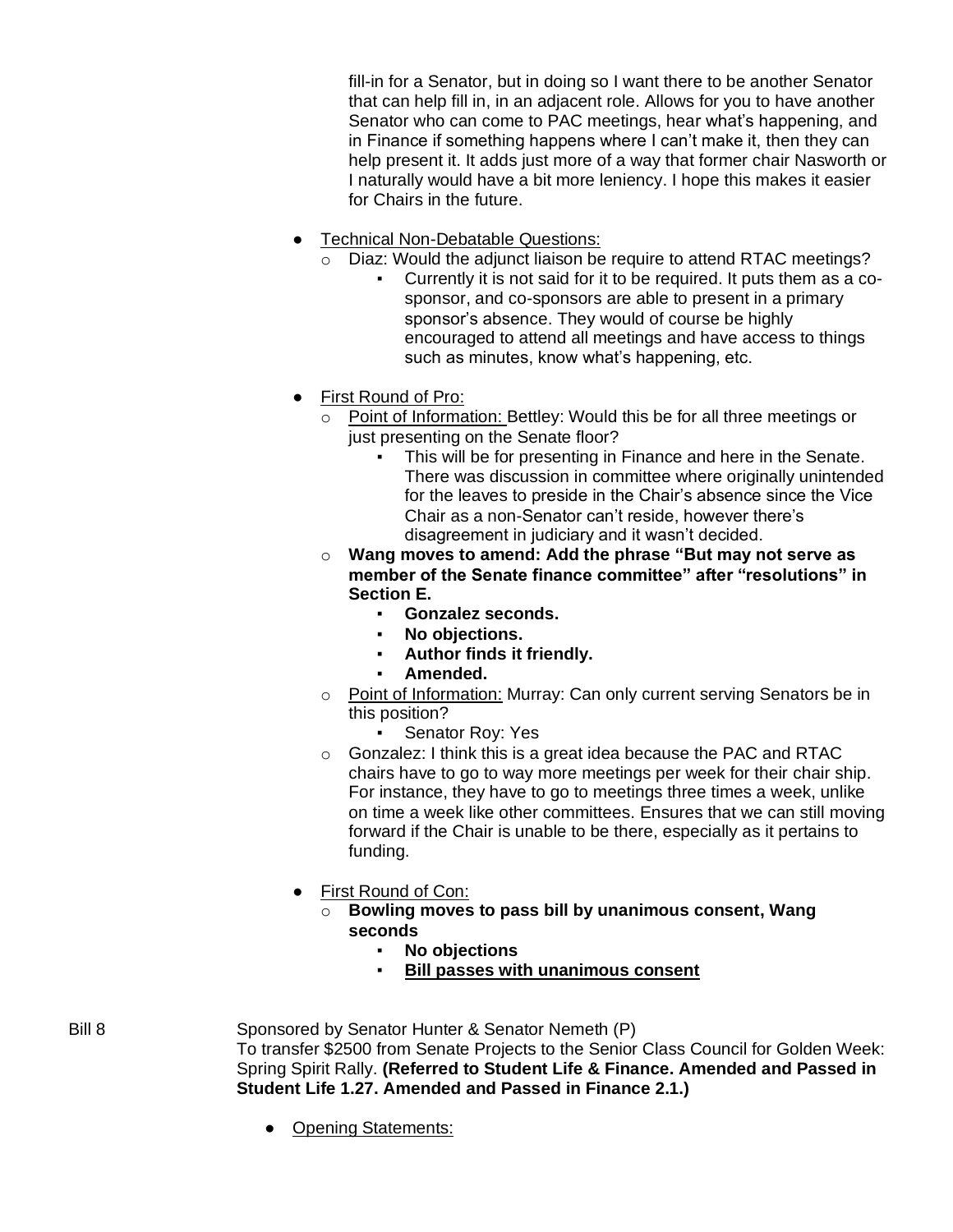- $\circ$  President Hunter: We have may goals when elected for this initiative. One of the first being intentional outreach and programming. That is a big goal of ours, and this legislation will do just that. As you heard from Kristen Harold (Junior Class Council) this event is to hopefully promote kindness on-campus. It's an event that hasn't happened before and is one of many for all of Golden Week. Junior Class Council does not have the funding to make this event possible. Our goal in Senate projects is to advance the mission of SGA and student body in any way possible. When it was brought to my attention that Junior Class Council needed extra money to make this event occur, we did everything that we could to round together Senate projects money and ensure that they would receive help from Senate. This is to help our goal of intentional outreach and programming, which you all said you were excited to do. This is something you all said you wanted to do in the  $74<sup>th</sup>$  Senate. This is one of the ways we can make this happen. The bill an itemized expenditures is mostly for food ad operations such as generators, white tents, etc.
- **Technical Non-Debatable Questions:** 
	- o Gonzalez: How much is in Senior Class Council account?
		- \$7,500 is in the account currently. **"RECORDING INAUDIBLE"** (2:07:20).
- First Round of Pro:
	- o Bowling: Finance tried to amend this, amended it three times and finally got it right. Very happy to say that this is a great piece of legislation for a great event, and I look forward to voting in favor of it.
	- o Point of Information: Wang: Why such a substantial cost for Wet Wipes and paper towels?
		- **Moves to allow non-Senator to speak, Rider seconds.**
			- **No objections.**
			- **Passes.**
		- Kristen Harold: We are buying in bulk: paper towels come in pack of 1,000, wet wipes come in pack of 500.
	- o Suarez: I think this is a great event. We did hear President Hunter and Pro Tempore Nemeths goals when they ran for their respective positions so why would we stop supporting them.
	- o Rivers: I know that the Senior Class Council has been working hard on this event and think it would be a great chance to institute annual events for senior class council.
	- $\circ$  Tsouroukdissian: This is a great event. We have homecoming in the fall, and this can potentially become FSU's big event in the Spring. Bringing funding for them is something that I'm going to support.
- **First Round of Con:** 
	- o *"RECORDING INAUDIBLE"* **(2:11:04) moves to call the question, Wang seconds**
		- **No objections**
- Closing Statements:
	- o President Hunter: Thank you for supporting our goals. This will hopefully be one of our bigger events sponsored by Class Council. Thank you, and if this passes I expect Senate to be in attendance and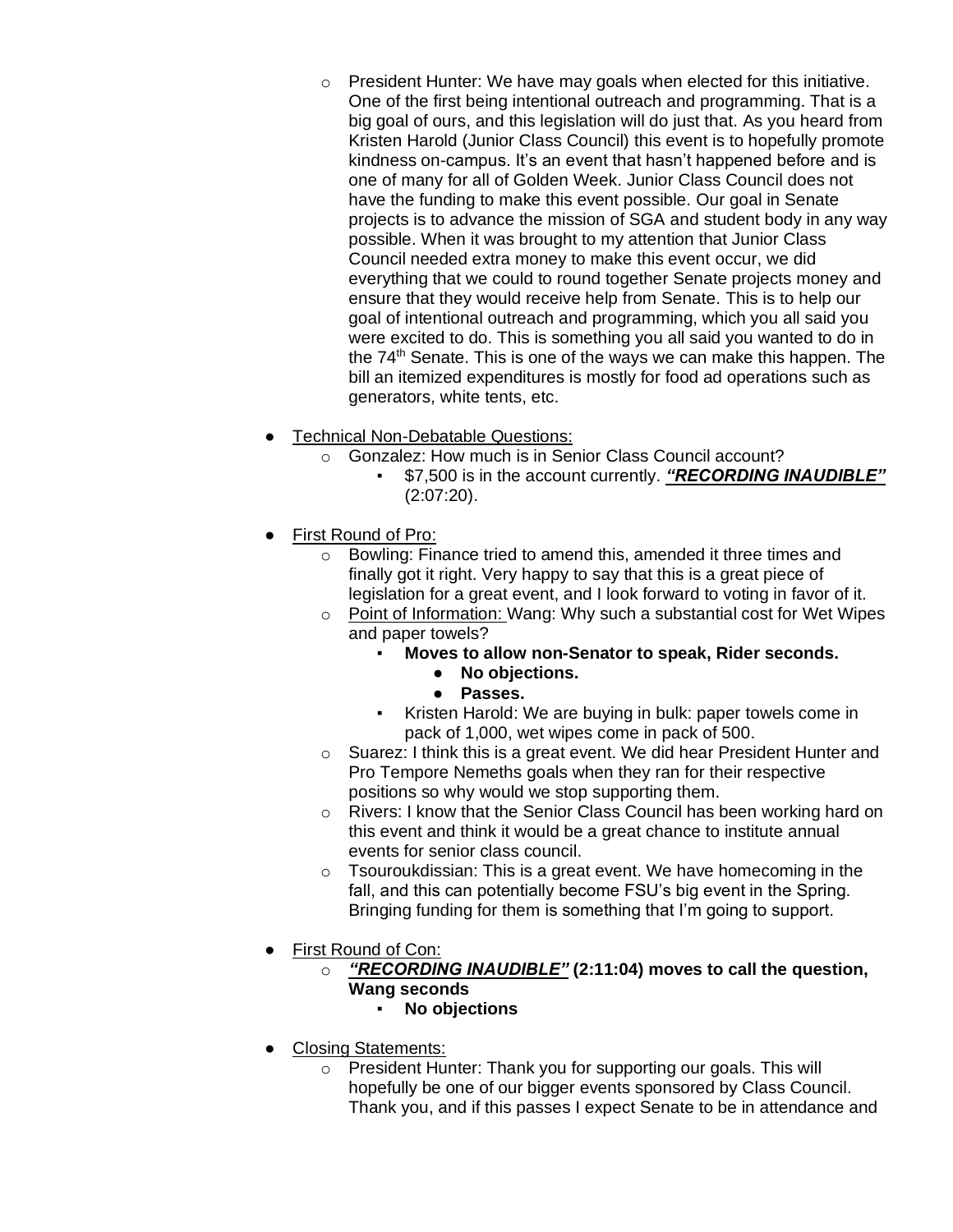provide help in any way that they can, as we will be sponsoring the event.

# ● **Voting Results**

- o 23 yes, 0 no, 0 abstention.
- o **Bill passes.**

# Constitutional Amendments:

| CA <sub>1</sub>      | Sponsored by Senator Roy (P)<br>To amend Section 7 B of Article V of the FSU Student Senate Constitution to include<br>appointment exceptions to offices defined in statutes.                                                                                                                                                                                                                                                                                                                                                                                                                                                                                                                                           |
|----------------------|-------------------------------------------------------------------------------------------------------------------------------------------------------------------------------------------------------------------------------------------------------------------------------------------------------------------------------------------------------------------------------------------------------------------------------------------------------------------------------------------------------------------------------------------------------------------------------------------------------------------------------------------------------------------------------------------------------------------------|
| <b>Resolutions:</b>  |                                                                                                                                                                                                                                                                                                                                                                                                                                                                                                                                                                                                                                                                                                                         |
| <b>Resolution 6</b>  | Sponsored by Senator Drackley (P) Tucker, Diaz, Russell<br>To increase transparency to the student body, specifically those applying for positions<br>within SGA. (Referred to Internal Affairs & Rules and Calendar. Tabled in Internal<br>Affairs 1.24. Amended and Passed in Internal Affairs 1.31.)                                                                                                                                                                                                                                                                                                                                                                                                                 |
| <b>Resolution 7</b>  | Sponsored by Senator Gonzalez and Senator Bettley (P) Barker, Berger,<br>Himatsingani, Rider, Ritzel, Williams (Co)<br>To expand the Budget Committees purview under Student Senate Rules of Procedure<br>to encapsulate all the responsibilities assigned to us under Student Body Statutes.                                                                                                                                                                                                                                                                                                                                                                                                                           |
| <b>Resolution 8</b>  | Sponsored by Senator Roy and Senator Russell (P)<br>To fund the World Affairs Program and the Case Competition Club via SAP.                                                                                                                                                                                                                                                                                                                                                                                                                                                                                                                                                                                            |
| <b>Resolution 9</b>  | Sponsored by Senator Roy (P)<br>Rules of Procedure Changes regarding masks and Zoom cameras.                                                                                                                                                                                                                                                                                                                                                                                                                                                                                                                                                                                                                            |
| <b>Resolution 10</b> | Sponsored by Senator Wang (P) Pfeuffer-Ferguson (Co)<br>Honoring the cultural and historical significance of Lunar New Year.                                                                                                                                                                                                                                                                                                                                                                                                                                                                                                                                                                                            |
|                      | <b>Opening Statements:</b><br>Senator Wang: This is my Annual Lunar New Year resolution that I write.<br>$\circ$<br>Last year there was a bad shooting in Atlanta that targeted an Asian-<br>owned spa. This really impacted me, specifically as I'm from Atlanta and<br>am Asian. That is why I've started this trend of writing these Annual Lunar<br>New Year resolutions. It begins at the starts of the Lunar New Year. Also<br>talks about kinds of things Asian-Americans adore in our country and<br>some of the racism we still experience today. It is also expressive in<br>support of the ASU, which is a home for many of us on campus, and to<br>express our support for their Lunar New Year activities. |
|                      | <b>Technical Non-Debatable Questions:</b><br>None.<br>$\circ$                                                                                                                                                                                                                                                                                                                                                                                                                                                                                                                                                                                                                                                           |
|                      | First Round of Pro:<br>Gonzales moves for the resolution to be read in its entirety, Bettley<br>seconds.<br>No objections.<br>٠                                                                                                                                                                                                                                                                                                                                                                                                                                                                                                                                                                                         |
|                      | Bettley makes a motion for a non-Senator to speak, "RECORDING<br>О<br><b>INAUDIBLE"</b> (2:23:45) seconds.                                                                                                                                                                                                                                                                                                                                                                                                                                                                                                                                                                                                              |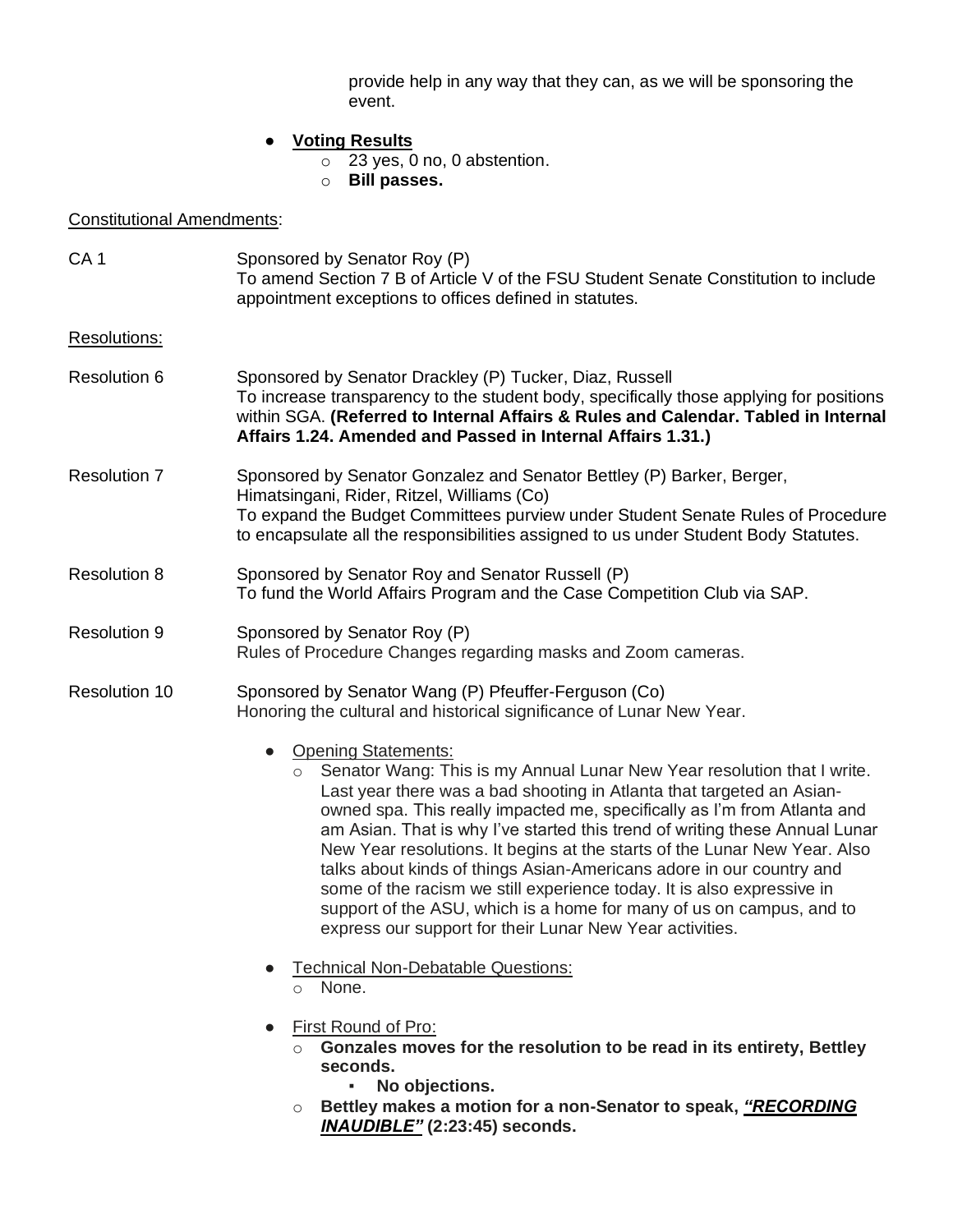- No objections.
- o *"RECORDING INAUDIBLE"* (2:24:05) Thank you Senator Wang for proposing this resolution. I serve as the graduate advisor for the ASU, and I do want to support this bill. I also want to clarify the "1.5 million" to be changed to "1.5 billion," but thank you.
	- **Spelling error fixed.**
- First Round of Con:
	- o **Diaz moves to pass the resolution by affirmation.**
		- **No objections**
		- **Passes by affirmation**
	- o No speakers regarding con.

## Unfinished Business: None

Statements of Dissent: None

## New Business:

## ● **RTAC Elections**

- $\circ$  President Hunter: RTAC Senator has resigned, the position of RTAC Chair is open.
	- Gonzalez moves to open floor for RTAC nomination, Suarez seconds.
		- **No objections.**
		- **Nomination floor is opened.**
		- Bowling nominates Senator Rider, Suarez seconds.
			- o Rider accepts nomination.
		- Gonzalez nominates Senator Rivers, Wang seconds
			- o Rivers accepts nomination.
		- Rider nominates Senator Diaz, Gonzalez seconds
			- o Diaz does not accept nomination.
	- Gonzalez moves to close the floor for RTAC nominations, Wang seconds
		- **No objections.**
		- **Nomination floor is closed.**
	- Nominee Rider: I would really like to be the RTAC Chair, I understand we only have a few more weeks left, I will be focused and wake up thinking about this position. A little but about me, I'm on the board for Habitat for Humanity at FSU, I'm the events and trips coordinator so I've had a lot of political experience figuring out what's going to happen for travel plans. I think that I'm the best person for this role because I'm the person who actually does this for an RSO, so I understand how much money you really need for things. I also listen to the person and speak of them in terms of what they need. I show up to every meeting and anything asked of me. In my position for Habitat for Humanity (which I do every weekend) I wake up every Saturday-sometimes it's thirty minutes away, other times and hour-and I'm the one who plans driving, shirts, food, things like that. I understand the \$22,000 left in the budget and more than happy to go through the statutes and remember every single thing. I do love to travel on my own, so I think I will be able to set my mindset in the perspective of this chair. I just know that I will give this position the best it can have. I promise to be there for what RSO's propose and to follow statutes each and every day. Thank you.
		- Question One: Gonzalez: As RTAC Chair you're asked to have an extensive amount of knowledge of the finance codes. Can you talk about what specifically RTAC funds and what categories that RTAC funds them in?
			- o They help to fund travel and organize logistics. They even have a section for mileage. Figuring out logistics. Seminars are one of the really cool things that I think RTAC gets to do. I'm really interested in helping RSO's if they need to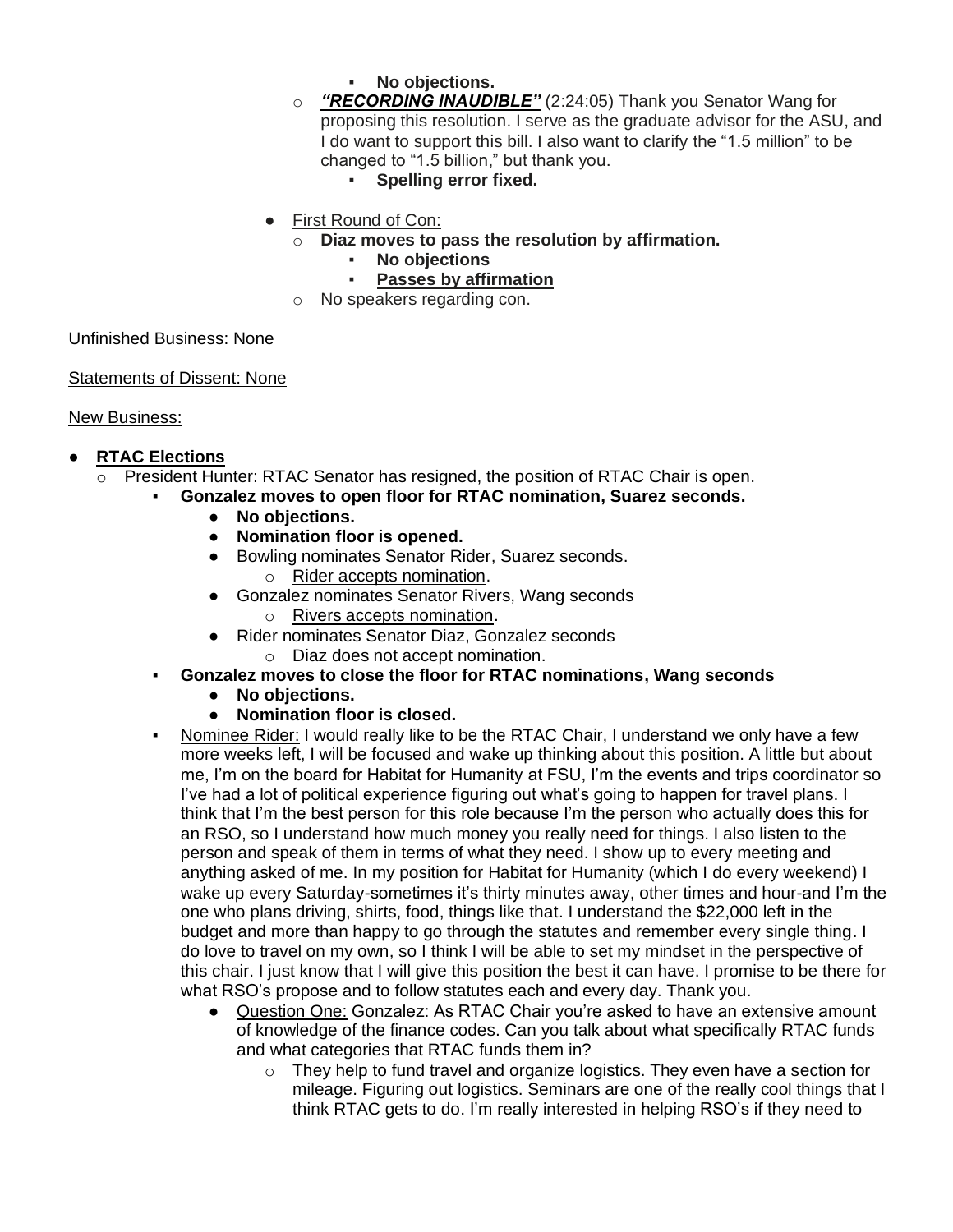travel off-campus and sticking with the finance codes in various circumstances.

- Question Two: Roy: Would you have any plans for how you wish to advertise RTAC funding, or any ideas how you would make this more accessible for students and RSO's?
	- $\circ$  As an executive member of an RSO, I honestly didn't know there were so many great opportunities through RTAC. I would love to reach out to other executive members of RSO's and show them the amazing opportunities to the Student Senate and FSU can offer. I am accessible and willing to reach out if anyone needs help. I think my ability to reach out to people makes me a perfect nominee as well.
- Pro:
	- o Murray: I have so much respect for this candidate and can attest to her persistence in learning all the codes. She is way more knowledgeable about this stuff than I am, even having been in Senate less than I. I appreciate her willingness to go out and learn and ask questions. I have full support in this candidate.
	- $\circ$  Suarez: I've had the opportunity to spend a lot of time with Senator Rider, hearing all the passion she has for Senate and desire to become more involved. Previous Senators have said she's already so knowledgeable about so much in such a short amount of time. I'm really impressed.
	- $\circ$  Diaz: As we have seen, Senator Rider is a beaming ray of sunshine. I know that she is about to be dedicated in getting RSO's the funding that they need and in being in close communication with them
- Nominee Rivers: I want to make the most with my time here on Senate. I understand that RTAC works with RSO's to give them funding for events outside of campus. They deal with travel expenses, lodging, etc. I believe this is an important job for the RTAC Chair to respectfully and equally deal with RSO's to ensure that each RSO gets an equal opportunity to go out to those conferences and things of that nature. I know it's very important for some RSO's to go out to national conferences and be able to represent FSU as a whole. I would love to be able to allocate those funds for those different organizations.
	- Question One: Tucker: What is your experience working with the RTAC or other resource allocation committees at FSU?
		- $\circ$  I don't have any experience at the moment with RTAC at the moment, but I work closely with the Senior Class Council Treasurer and Junior Class Counsel Treasurer. Even though I'm not financially certified, I have watched them in their field and they have explained the process. Thus I have been able to help out with some of those things for the Senior and Junior Class Councils.
	- Question Two: Roy: Would you have any plans for how you wish to advertise RTAC funding, or any ideas how you would make this more accessible for students and RSO's?
		- $\circ$  Before I became involved in the SGA I knew what PAC was but I did not know what RTAC was and will hopefully have someone help me reach out to those different RSO's explaining this as an option. There are many committees and organizations that RSO's would love to go to, but they do not know that this is an option. I want to be as equal and fair as possible, so I want every single RSO to know that this is an option for them.
	- Pro:
		- Gonzalez: I think for RTAC Chair it's super important that they have the knowledge of the financial manual. These RSO's do not have as much knowledge of RTAC and I believe that Candidate Rivers and his working with the Treasurers of the Class Councils has experience of the financial manual.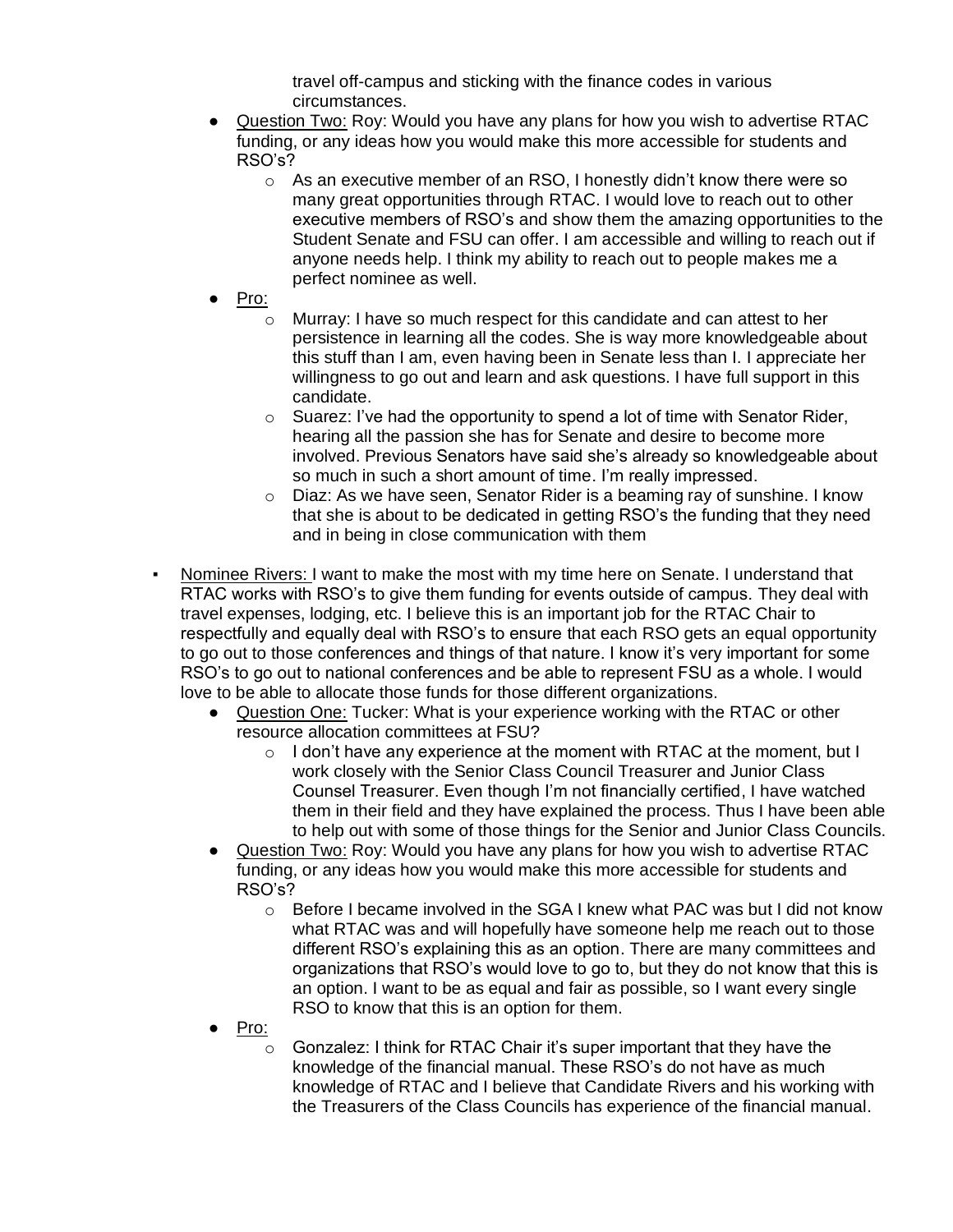- $\circ$  Wang: I have worked closely with Candidate Rivers and have seen his work as the Secretary of the Junior Class Council. I want to emphasize that although he is new, our former RTAC Chair was also confirmed the day that he was elected. I think this is a great stepping stone for people to learn more about the financial manual and what the finance code encompasses. But also I think his experience on Junior Class Council is really valuable, and I think that this will only further his career in SGA. I have full faith in this candidate.
- $\circ$  Bettley: This candidate is extremely dedicated to the work he accomplishes. He is always going out of his way to ensure that everyone is involved in the process, gets the equalness they deserve, and I believe that he will be able to effectively reach the general student body to let them be aware of this committee. As he has already work with Junior Class Council, he already has some of that outreach experience. RTAC does a lot of work but I really think that being able to inform all sorts of RSO's we can bring more to that committee and Senate as well.

## o **Voting Results (secret ballots):**

**Senator Rider is elected as RTAC Chair.** 

## Closing Announcements:

- **Senator of the Month of January:**
	- o **Pfeuffer-Ferguson moves to open floor for nominations, Tsouroukdissian seconds**
		- No objections.
		- **Floor opens to nominations for Senator of the Month for January.**
		- Pfeuffer-Ferguson nominates Chair Russell, Tsouroukdissian seconds.
			- No objections.
			- Russell accepts nomination.
		- Suarez nominates Diaz, Murray seconds.
			- No objections.
			- Diaz accepts nomination.
		- Bettley nominates Chair Roy, Tucker seconds.
			- No objections.
			- Roy accepts nomination.
	- o **Wang closes floor for further nominations, Suarez seconds**
		- No objections.
		- **Floor closes to nominations for Senator of the Month for January.**

## o **Voting Results (secret ballots):**

- **Chair Russell wins.**
- Will be announced on website and Instagram page.
- Tucker: We had a great tonight. I just want to speak in reference to something that we explained earlier regarding FSU Chabad. There will be times when RSO's will *"RECORDING INAUDIBLE"* 2:58:35) they have come to be treated like any other and it is our duty to put aside any personal political beliefs and instead focusing solely on facts about their funding requests. *"RECORDING*  **INAUDIBLE**" (2:58:44) I hope both tonight and going forth we have and are able to accomplish this.
- Gonzalez: I am the Liaison for the BSU and it is Black History Month. They're going to have a ton of programming coming up so if you can, please make it out to at least one event, especially with the significance of the month. Thank you.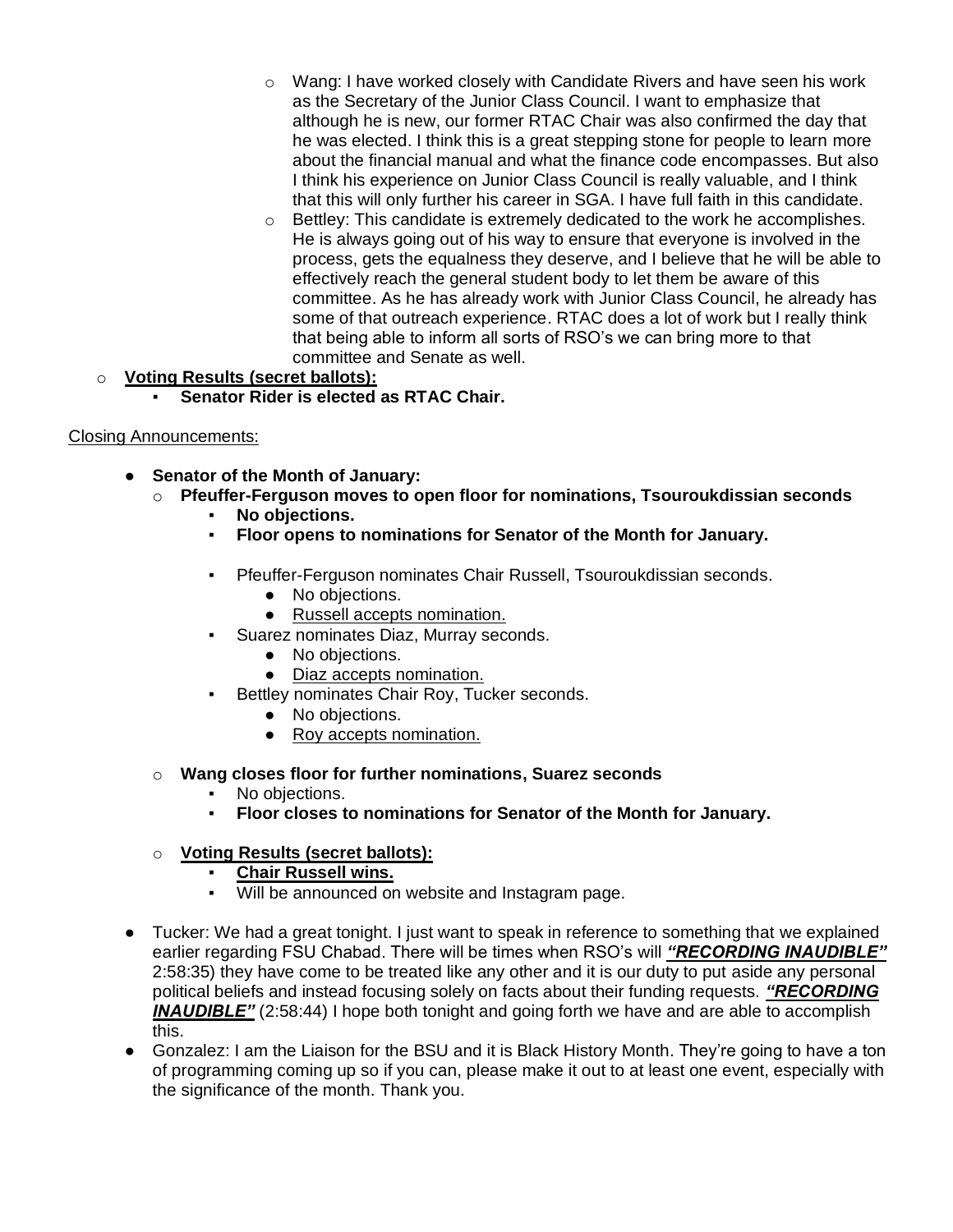- Rider: Thank you to everyone for making Senate feel more comfortable. Please take time to reach out to any of the new Senators, it means a lot. Thank you for the support that you guys give me.
- Bettley: The hunger free campus act is going through the Florida Senate and I would really like to do something to recognize the bill in our Senate. You would be surprised by how many students are faced by hunger or homelessness on a daily basis. A lot of them have resources but are not aware or knowledgeable of resources on campus. Please message for any questions.
- DuChêne: Spring is important for College of Fine Arts for performances. Have been denied some past springs due to COVID-19, thus this will be the first 'true' spring of performances since I have been at FSU, the Spring of 2019. We have some big opportunities coming up. The first will be 'Cinderella' and the School of Theater from February  $16<sup>th</sup>$  to February 27 $<sup>th</sup>$ , 'Men on Boats' (a</sup> play with a full cast of all women and non-binary actors) from February 23<sup>rd</sup> to March 6<sup>th</sup>, and in the School of Dance for the first time in two years 'Days of Dance' will be happening from April 15<sup>th</sup> to 23<sup>rd</sup>. Make sure you look into those.
- Roy: Thank you all for your time listening to all the bills that went through and then of course the debate session with PAC. I know it always is important and I absolutely love seeing you guys come on Mondays, so thank you so much to Senators Diaz, Tucker, Drakley, and especially Destiny Noel who is someone who has attended several meetings so far and definitely is someone who keeps it up all the way through, even though at times we may have two and a halfhour meetings. If any of you are interested in seeing how we work, what our funding board is, or if you have any concerns please feel free to talk to me because I do go back to the PAC members and discuss any of your concerns-bridging any gap that may arise between PAC and Senate. Tyler Roy News. It pains me that some of you have not seen what Tyler Roy News is yet just because it's been time since I started working, etc. I just didn't have time to make it. I wanted to talk about OGA because we have Day at the Capitol next week, so make sure to head out, you can actually say hi myself and others. We have a lot of people working at the Capitol, thankfully in the upper chamber. I hope to see you guys there. Thank you for your time, have a great night.

## Officer Announcements:

- Press Secretary Allen: I would like to formally introduce myself. Please everyone fill out consent form. I linked it in the chat and GroupMe, it's so appreciated. Please feel free to email me at any time if you have any questions. There will be a Google Drive setup to where you can upload any pictures to be considered for the social media.
- Historian Cofer: Thank you so much for this opportunity.
- Parliamentarian Rowan: Congratulations to all of our new positions. Legislative session in Florida is happening. Keep your eye on legislation in the Senate and House that bans any government level under the state government from having rank-choice voting. If the bill is passed and signed into law we will likely have to make some revisions to our proceedings. Event regarding Parliamentary Procedure will be happening soon, will hopefully be mandatory. I promise you that no matter how long you've been here, a little refresher never helps.
- Pro-Tempore Nemeth: Congratulations to all of the new positions. Very excited that our leadership team is almost full. Thank you for making our meetings more fun and uplifting. Everyone on Zoom please keep your cameras on. For those in-person, please remain off your phones. Finally have access to Pro-Tempore email so please direct emails there. Having major issues with attendance: ten on verge of being suspended. Please just let your friends know, there is no shame in resigning as it allows for someone else to come in.
- President Hunter: The *"RECORDING INAUDIBLE"* (3:09:55) Committee needs representation from Senate if anybody is interested. What really triggered me in getting interest from you guys is